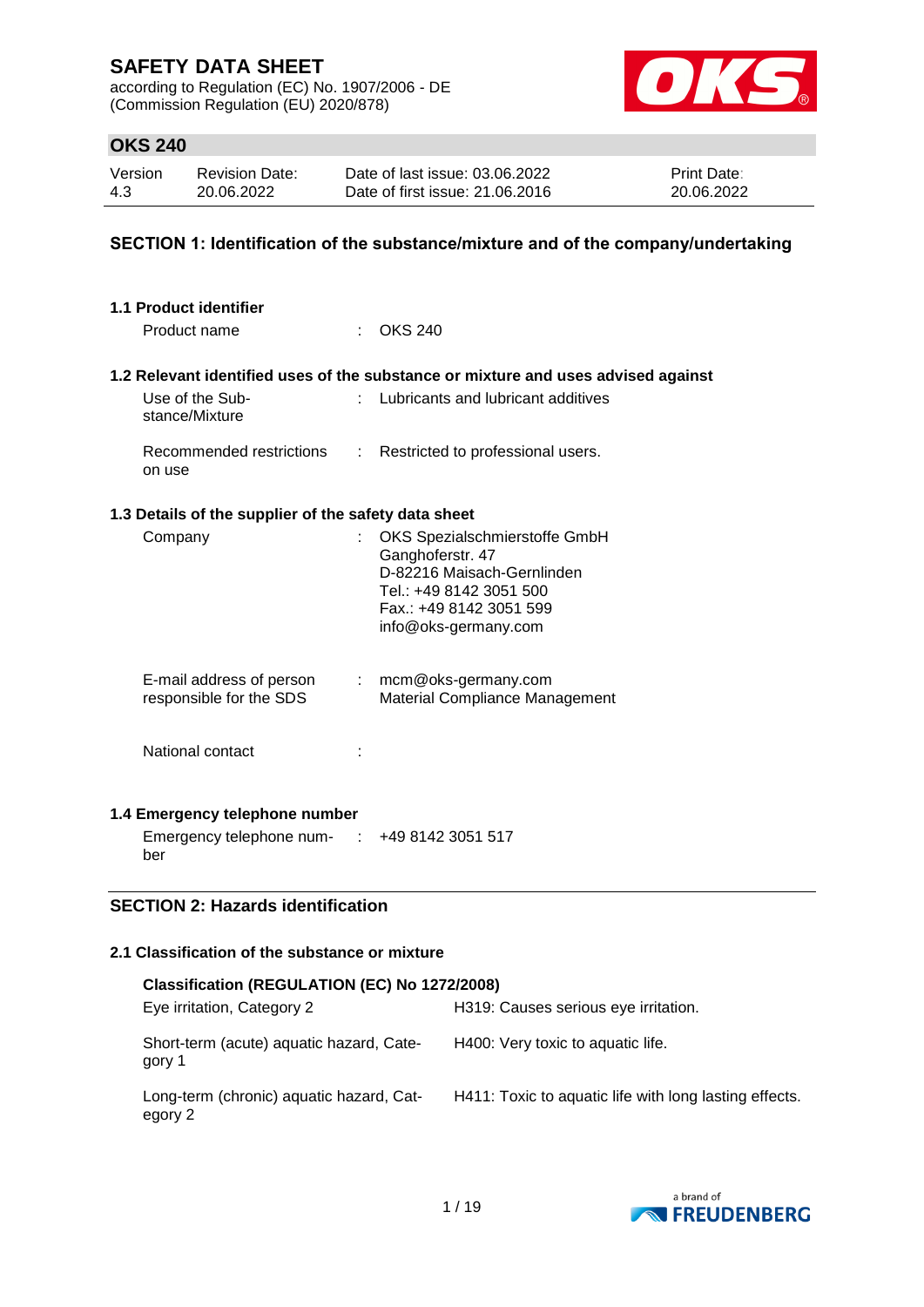according to Regulation (EC) No. 1907/2006 - DE (Commission Regulation (EU) 2020/878)



# **OKS 240**

| Version | Revision Date: | Date of last issue: 03.06.2022  | <b>Print Date:</b> |
|---------|----------------|---------------------------------|--------------------|
| 4.3     | 20.06.2022     | Date of first issue: 21,06,2016 | 20.06.2022         |

#### **2.2 Label elements**

| Labelling (REGULATION (EC) No 1272/2008)<br>Hazard pictograms |                                                                    |                                                                                                                                                                                                                                                      |
|---------------------------------------------------------------|--------------------------------------------------------------------|------------------------------------------------------------------------------------------------------------------------------------------------------------------------------------------------------------------------------------------------------|
| Signal word                                                   | Warning                                                            |                                                                                                                                                                                                                                                      |
| <b>Hazard statements</b>                                      | H319<br>H410                                                       | Causes serious eye irritation.<br>Very toxic to aquatic life with long lasting<br>effects.                                                                                                                                                           |
| Precautionary statements                                      | <b>Prevention:</b><br>P <sub>264</sub><br>P273<br>P <sub>280</sub> | Wash skin thoroughly after handling.<br>Avoid release to the environment.<br>Wear eye protection/face protection.                                                                                                                                    |
|                                                               | <b>Response:</b><br>$P337 + P313$<br>P391                          | P305 + P351 + P338 IF IN EYES: Rinse cautiously with wa-<br>ter for several minutes. Remove contact<br>lenses, if present and easy to do. Continue<br>rinsing.<br>If eye irritation persists: Get medical advice/<br>attention.<br>Collect spillage. |

### **2.3 Other hazards**

This substance/mixture contains no components considered to be either persistent, bioaccumulative and toxic (PBT), or very persistent and very bioaccumulative (vPvB) at levels of 0.1% or higher.

Ecological information: The substance/mixture does not contain components considered to have endocrine disrupting properties according to REACH Article 57(f) or Commission Delegated regulation (EU) 2017/2100 or Commission Regulation (EU) 2018/605 at levels of 0.1% or higher.

Toxicological information: The substance/mixture does not contain components considered to have endocrine disrupting properties according to REACH Article 57(f) or Commission Delegated regulation (EU) 2017/2100 or Commission Regulation (EU) 2018/605 at levels of 0.1% or higher.

### **SECTION 3: Composition/information on ingredients**

#### **3.2 Mixtures**

Chemical nature : Synthetic hydrocarbon oil Metal powder solid lubricant

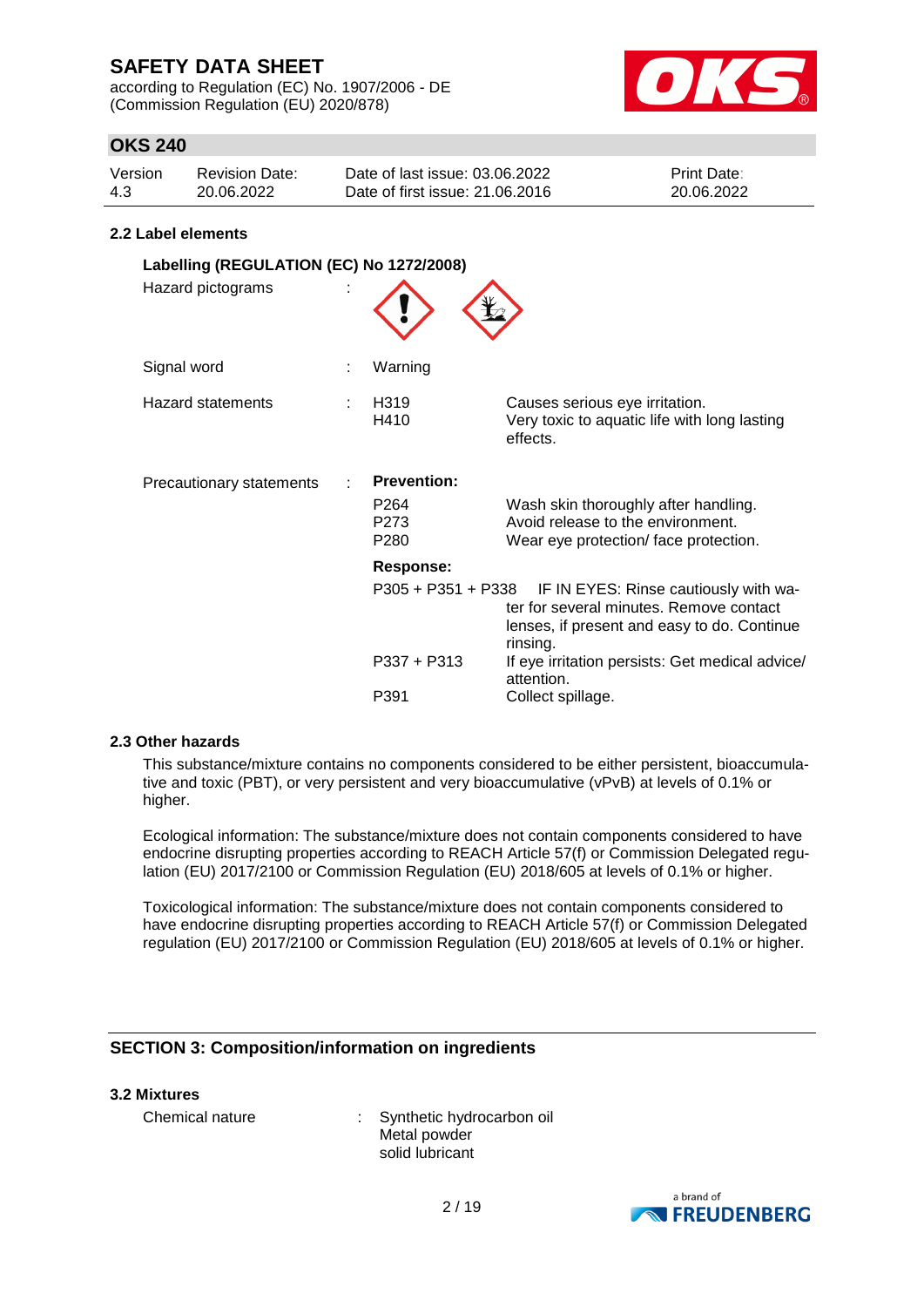according to Regulation (EC) No. 1907/2006 - DE (Commission Regulation (EU) 2020/878)



# **OKS 240**

| Version | Revision Date: | Date of last issue: 03.06.2022  | <b>Print Date:</b> |
|---------|----------------|---------------------------------|--------------------|
| 4.3     | 20.06.2022     | Date of first issue: 21,06,2016 | 20.06.2022         |

### **Components**

| Chemical name<br>CAS-No.<br>Classification<br>specific concen-<br>EC-No.<br>tration limit<br>(% w/w)<br>M-Factor<br>Index-No.<br><b>Notes</b><br><b>Registration number</b><br>Acute toxicity<br>estimate<br>7440-50-8<br>Acute Tox.4; H302<br>copper<br>Eye Irrit.2; H319<br>231-159-6<br>M-Factor: 10/1<br>Aquatic Acute1;<br>029-019-01-X<br>H400<br>Aquatic Chronic1;<br>H410<br>Substances with a workplace exposure limit : |  |  |               |
|-----------------------------------------------------------------------------------------------------------------------------------------------------------------------------------------------------------------------------------------------------------------------------------------------------------------------------------------------------------------------------------------------------------------------------------|--|--|---------------|
|                                                                                                                                                                                                                                                                                                                                                                                                                                   |  |  | Concentration |
|                                                                                                                                                                                                                                                                                                                                                                                                                                   |  |  |               |
|                                                                                                                                                                                                                                                                                                                                                                                                                                   |  |  |               |
|                                                                                                                                                                                                                                                                                                                                                                                                                                   |  |  |               |
|                                                                                                                                                                                                                                                                                                                                                                                                                                   |  |  |               |
|                                                                                                                                                                                                                                                                                                                                                                                                                                   |  |  | $>= 10 - 20$  |
|                                                                                                                                                                                                                                                                                                                                                                                                                                   |  |  |               |
|                                                                                                                                                                                                                                                                                                                                                                                                                                   |  |  |               |
|                                                                                                                                                                                                                                                                                                                                                                                                                                   |  |  |               |
|                                                                                                                                                                                                                                                                                                                                                                                                                                   |  |  |               |
|                                                                                                                                                                                                                                                                                                                                                                                                                                   |  |  |               |
|                                                                                                                                                                                                                                                                                                                                                                                                                                   |  |  |               |
| 7440-31-5<br>Not classified<br>$>= 1 - < 10$<br>tin                                                                                                                                                                                                                                                                                                                                                                               |  |  |               |
| 231-141-8                                                                                                                                                                                                                                                                                                                                                                                                                         |  |  |               |
|                                                                                                                                                                                                                                                                                                                                                                                                                                   |  |  |               |
|                                                                                                                                                                                                                                                                                                                                                                                                                                   |  |  |               |
| .<br>$\cdots$ $\cdots$                                                                                                                                                                                                                                                                                                                                                                                                            |  |  |               |

For explanation of abbreviations see section 16.

### **SECTION 4: First aid measures**

#### **4.1 Description of first aid measures**

| If inhaled              | Remove person to fresh air. If signs/symptoms continue, get<br>medical attention.<br>Keep patient warm and at rest.<br>If unconscious, place in recovery position and seek medical<br>advice.<br>Keep respiratory tract clear.<br>If breathing is irregular or stopped, administer artificial respira-<br>tion. |
|-------------------------|-----------------------------------------------------------------------------------------------------------------------------------------------------------------------------------------------------------------------------------------------------------------------------------------------------------------|
| In case of skin contact | Take off all contaminated clothing immediately.<br>Wash off immediately with soap and plenty of water.<br>Get medical attention immediately if irritation develops and<br>persists.<br>Wash clothing before reuse.<br>Thoroughly clean shoes before reuse.                                                      |
| In case of eye contact  | : Rinse immediately with plenty of water, also under the eyelids,<br>for at least 10 minutes.<br>Seek medical advice.                                                                                                                                                                                           |
| If swallowed            | Move the victim to fresh air.<br>If unconscious, place in recovery position and seek medical<br>advice.<br>Keep respiratory tract clear.<br>Do not induce vomiting without medical advice.<br>Never give anything by mouth to an unconscious person.                                                            |

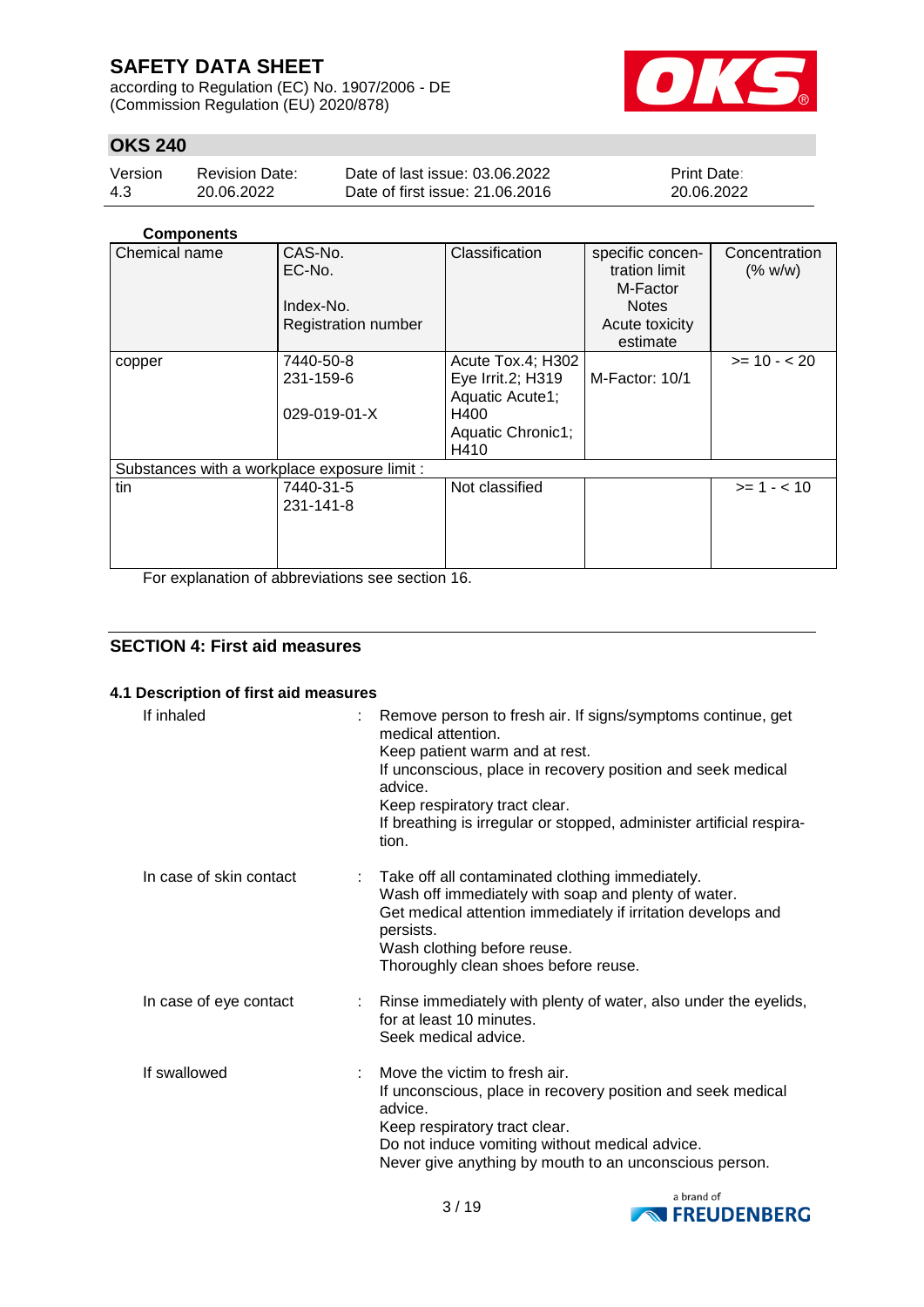according to Regulation (EC) No. 1907/2006 - DE (Commission Regulation (EU) 2020/878)



# **OKS 240**

| Version | <b>Revision Date:</b> | Date of last issue: 03.06.2022  | Print Date: |
|---------|-----------------------|---------------------------------|-------------|
| 4.3     | 20.06.2022            | Date of first issue: 21,06,2016 | 20.06.2022  |

### **4.2 Most important symptoms and effects, both acute and delayed** Symptoms : No information available.

Risks : None known.

### **4.3 Indication of any immediate medical attention and special treatment needed**

Treatment : No information available.

### **SECTION 5: Firefighting measures**

### **5.1 Extinguishing media**

| Suitable extinguishing media                              | $\sim$ 100 $\sim$         | Use water spray, alcohol-resistant foam, dry chemical or car-<br>bon dioxide.                                                                                           |
|-----------------------------------------------------------|---------------------------|-------------------------------------------------------------------------------------------------------------------------------------------------------------------------|
| Unsuitable extinguishing<br>media                         | $\mathbb{Z}^{\mathbb{Z}}$ | High volume water jet                                                                                                                                                   |
| 5.2 Special hazards arising from the substance or mixture |                           |                                                                                                                                                                         |
| Hazardous combustion prod- :<br>ucts                      |                           | Carbon oxides<br>Nitrogen oxides (NOx)<br>Sulphur oxides<br>Oxides of phosphorus<br>Metal oxides                                                                        |
| 5.3 Advice for firefighters                               |                           |                                                                                                                                                                         |
| Special protective equipment :<br>for firefighters        |                           | In the event of fire, wear self-contained breathing apparatus.<br>Use personal protective equipment. Exposure to decomposi-<br>tion products may be a hazard to health. |
| Further information                                       |                           | Standard procedure for chemical fires.<br>Collect contaminated fire extinguishing water separately. This<br>must not be discharged into drains.                         |

### **SECTION 6: Accidental release measures**

### **6.1 Personal precautions, protective equipment and emergency procedures**

| Personal precautions | : Evacuate personnel to safe areas.                          |
|----------------------|--------------------------------------------------------------|
|                      | Use the indicated respiratory protection if the occupational |
|                      | exposure limit is exceeded and/or in case of product release |
|                      | (dust).                                                      |
|                      | Do not breathe vapours, aerosols.                            |
|                      | Refer to protective measures listed in sections 7 and 8.     |

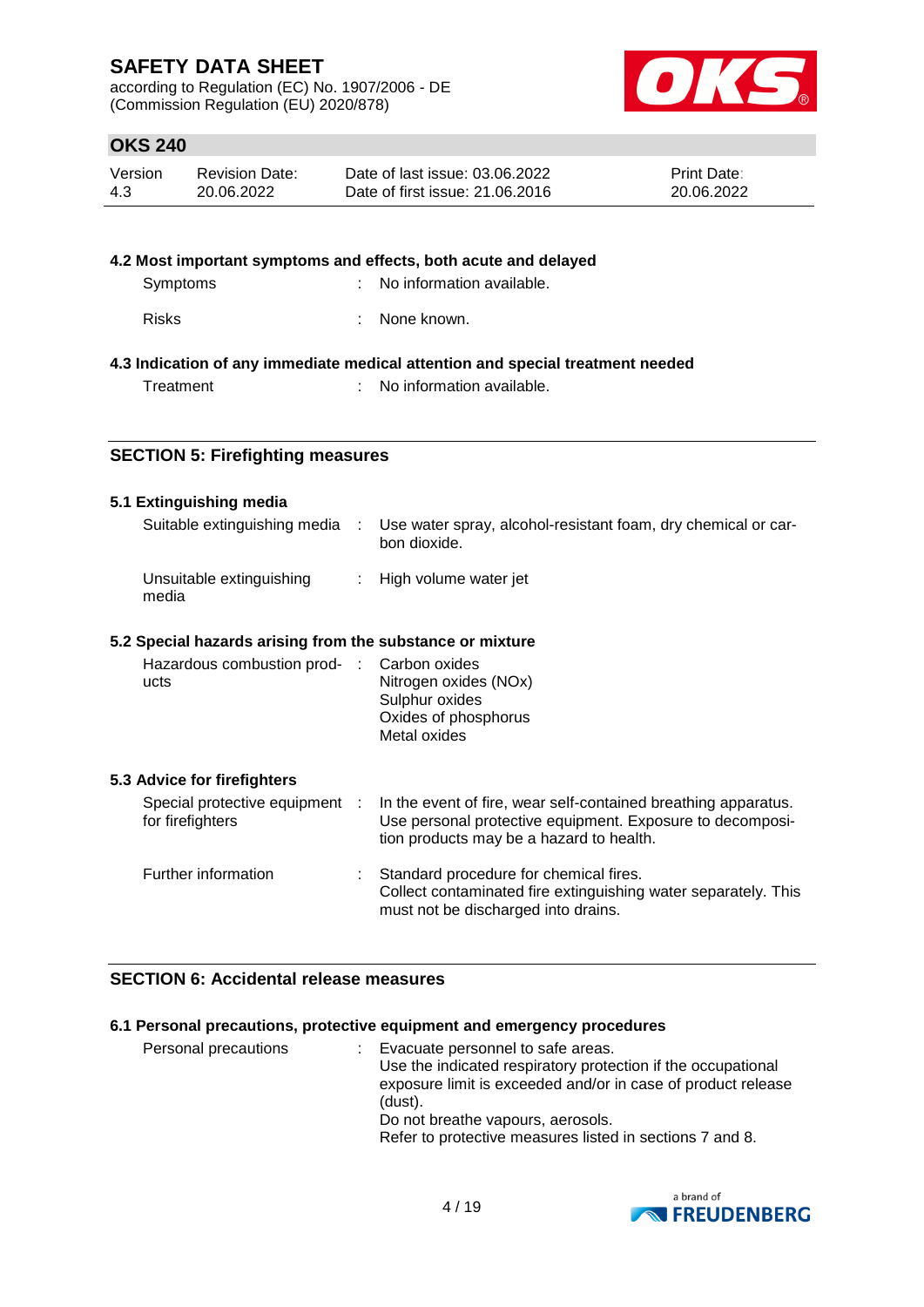according to Regulation (EC) No. 1907/2006 - DE (Commission Regulation (EU) 2020/878)



# **OKS 240**

| Version | Revision Date: | Date of last issue: 03.06.2022  | <b>Print Date:</b> |
|---------|----------------|---------------------------------|--------------------|
| 4.3     | 20.06.2022     | Date of first issue: 21,06,2016 | 20.06.2022         |

### **6.2 Environmental precautions**

| Environmental precautions |  | : Do not allow contact with soil, surface or ground water.<br>If the product contaminates rivers and lakes or drains inform<br>respective authorities. |
|---------------------------|--|--------------------------------------------------------------------------------------------------------------------------------------------------------|
|---------------------------|--|--------------------------------------------------------------------------------------------------------------------------------------------------------|

### **6.3 Methods and material for containment and cleaning up**

| Methods for cleaning up | Clean up promptly by sweeping or vacuum.          |
|-------------------------|---------------------------------------------------|
|                         | Keep in suitable, closed containers for disposal. |

### **6.4 Reference to other sections**

For personal protection see section 8.

# **SECTION 7: Handling and storage**

| 7.1 Precautions for safe handling                                |   |                                                                                                                                                                                                                                                                                                                                                                                                                                                                                                                        |
|------------------------------------------------------------------|---|------------------------------------------------------------------------------------------------------------------------------------------------------------------------------------------------------------------------------------------------------------------------------------------------------------------------------------------------------------------------------------------------------------------------------------------------------------------------------------------------------------------------|
| Advice on safe handling                                          | ÷ | Avoid contact with skin and eyes.<br>For personal protection see section 8.<br>Smoking, eating and drinking should be prohibited in the ap-<br>plication area.<br>Wash hands and face before breaks and immediately after<br>handling the product.<br>Do not get in eyes or mouth or on skin.<br>Do not get on skin or clothing.<br>Do not ingest.<br>Do not repack.<br>These safety instructions also apply to empty packaging which<br>may still contain product residues.<br>Keep container closed when not in use. |
| Hygiene measures                                                 |   | Wash face, hands and any exposed skin thoroughly after<br>handling.                                                                                                                                                                                                                                                                                                                                                                                                                                                    |
| 7.2 Conditions for safe storage, including any incompatibilities |   |                                                                                                                                                                                                                                                                                                                                                                                                                                                                                                                        |
| Requirements for storage<br>arooo and containera                 |   | : Store in original container. Keep container closed when not in<br>usa Kasa in a dru sool and wall ventileted place. Containers                                                                                                                                                                                                                                                                                                                                                                                       |

| areas and containers                       |  | use. Keep in a dry, cool and well-ventilated place. Containers<br>which are opened must be carefully resealed and kept upright<br>to prevent leakage. Store in accordance with the particular<br>national regulations. Keep in properly labelled containers. |
|--------------------------------------------|--|--------------------------------------------------------------------------------------------------------------------------------------------------------------------------------------------------------------------------------------------------------------|
| Storage class (TRGS 510)                   |  | : 11, Combustible Solids                                                                                                                                                                                                                                     |
| 7.3 Specific end use(s)<br>0.4.411.0111.01 |  | . On a affiliation of a market and a state of the contract of the state of the state of the state of t                                                                                                                                                       |

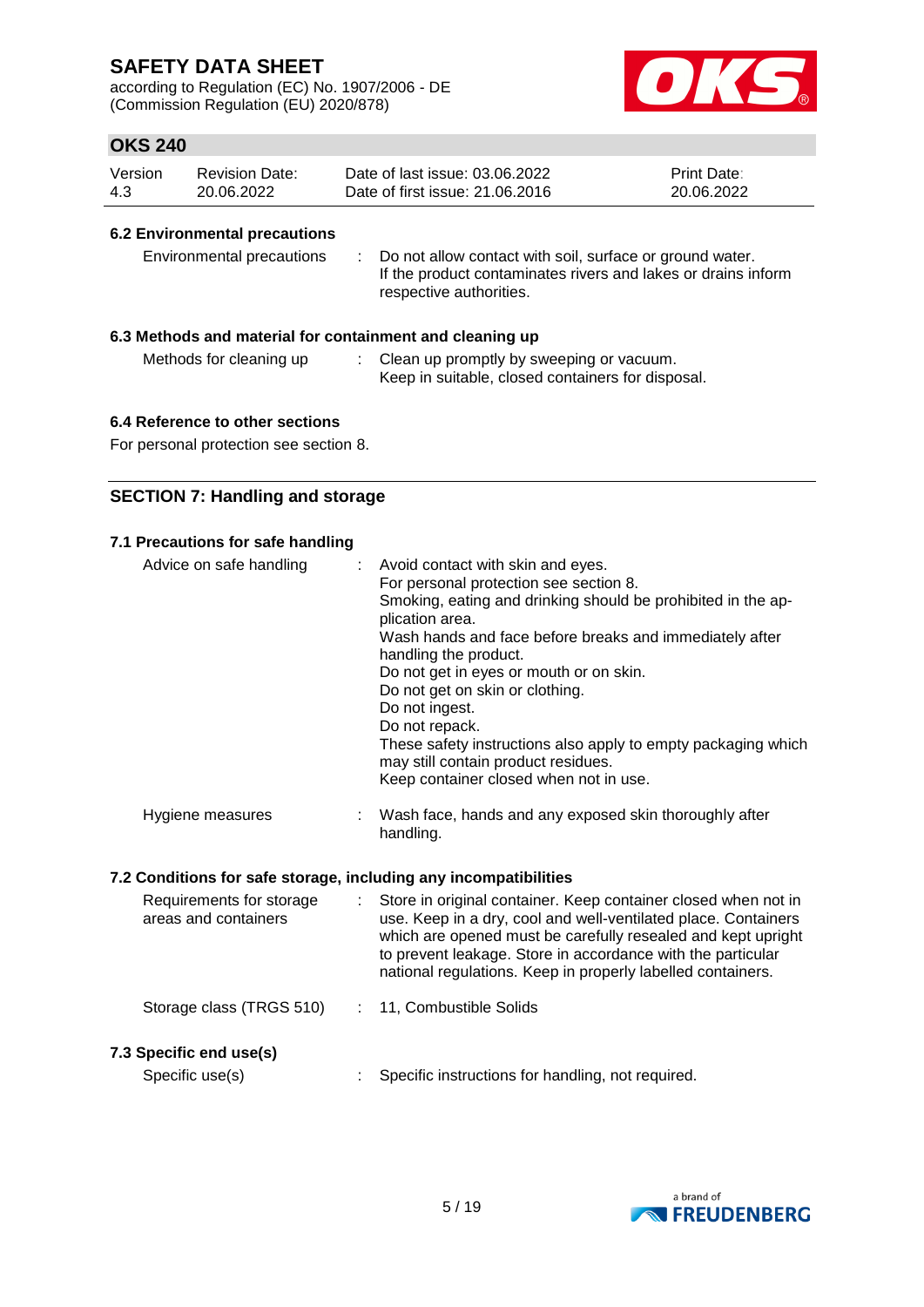according to Regulation (EC) No. 1907/2006 - DE (Commission Regulation (EU) 2020/878)



# **OKS 240**

| Version | <b>Revision Date:</b> | Date of last issue: 03.06.2022  | <b>Print Date:</b> |
|---------|-----------------------|---------------------------------|--------------------|
| 4.3     | 20.06.2022            | Date of first issue: 21.06.2016 | 20.06.2022         |

### **SECTION 8: Exposure controls/personal protection**

#### **8.1 Control parameters**

#### **Occupational Exposure Limits**

| Components | CAS-No.                         | Value type (Form | Control parameters | <b>Basis</b>   |
|------------|---------------------------------|------------------|--------------------|----------------|
|            |                                 | of exposure)     |                    |                |
| tin        | 7440-31-5                       | TWA              | $2 \text{ mg/m}$   | 91/322/EEC     |
|            |                                 |                  | (Tin               | $(1991-07-05)$ |
|            | Further information: Indicative |                  |                    |                |

#### **Derived No Effect Level (DNEL) according to Regulation (EC) No. 1907/2006:**

| Substance name                                             | End Use | Exposure routes | Potential health ef-<br>fects | Value                 |
|------------------------------------------------------------|---------|-----------------|-------------------------------|-----------------------|
|                                                            |         |                 |                               |                       |
| Benzene, mono-C10-<br>13-alkyl derivs., distn.<br>residues | Workers | Inhalation      | Long-term systemic<br>effects | $3,2$ mg/m $3$        |
|                                                            | Workers | Skin contact    | Long-term systemic<br>effects | $4,3$ mg/kg<br>bw/day |

### **Predicted No Effect Concentration (PNEC) according to Regulation (EC) No. 1907/2006:**

| Substance name             | <b>Environmental Compartment</b>          | Value            |
|----------------------------|-------------------------------------------|------------------|
| Benzene, mono-C10-13-alkyl | Fresh water                               | $0,001$ mg/l     |
| derivs., distn. residues   |                                           |                  |
|                            | Intermittent use/release                  | $0,001$ mg/l     |
|                            | Marine water                              | $0 \text{ mg/l}$ |
|                            | Microbiological Activity in Sewage Treat- | $2$ mg/l         |
|                            | ment Systems                              |                  |
|                            | Fresh water sediment                      | $1,65$ mg/kg     |
|                            | Marine sediment                           | $0,165$ mg/kg    |
|                            | Soil                                      | $0,329$ mg/kg    |

#### **8.2 Exposure controls**

#### **Engineering measures**

none

#### **Personal protective equipment**

Eye protection : Safety glasses with side-shields

| nu protoction             |               |
|---------------------------|---------------|
| Material                  | butyl-rubber  |
| <b>Rreak through time</b> | $\sim$ 10 min |

| Break through time | $>10$ min            |
|--------------------|----------------------|
| Protective index   | $\therefore$ Class 1 |

Remarks : For prolonged or repeated contact use protective gloves. The break through time depends amongst other things on the material, the thickness and the type of glove and therefore has to be measured for each case. The selected protective gloves have to satisfy the specifications of Regulation (EU) 2016/425 and the standard EN 374

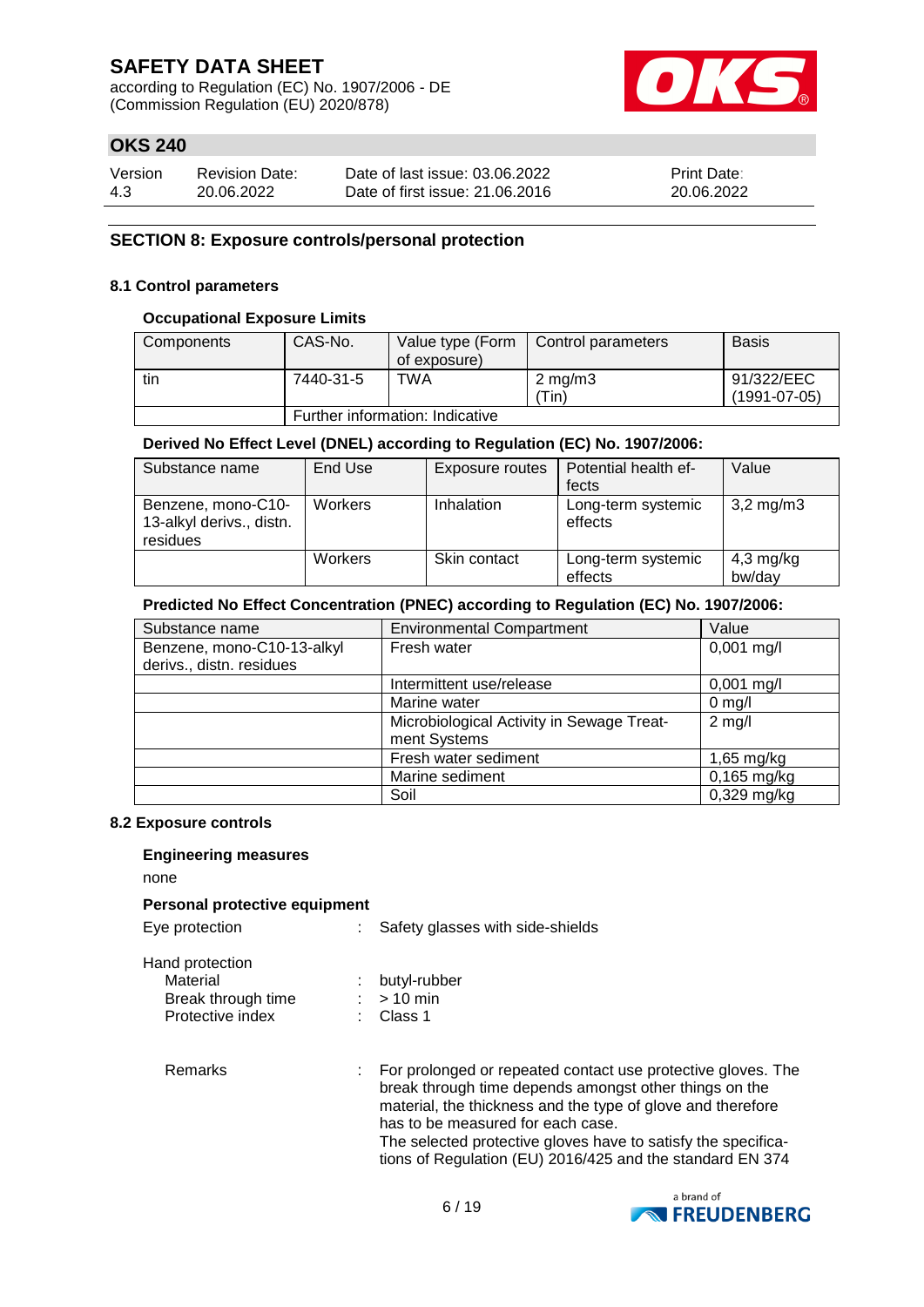according to Regulation (EC) No. 1907/2006 - DE (Commission Regulation (EU) 2020/878)



# **OKS 240**

| Version<br>4.3 | <b>Revision Date:</b><br>20.06.2022 | Date of last issue: 03.06.2022<br>Date of first issue: 21.06.2016                                                                                         | <b>Print Date:</b><br>20.06.2022 |
|----------------|-------------------------------------|-----------------------------------------------------------------------------------------------------------------------------------------------------------|----------------------------------|
|                |                                     | derived from it.                                                                                                                                          |                                  |
|                | Skin and body protection            | Choose body protection in relation to its type, to the concen-<br>tration and amount of dangerous substances, and to the spe-<br>cific work-place.        |                                  |
|                | Respiratory protection              | Not required; except in case of aerosol formation.                                                                                                        |                                  |
|                | Filter type                         | Filter type A-P                                                                                                                                           |                                  |
|                | Protective measures                 | : The type of protective equipment must be selected according<br>to the concentration and amount of the dangerous substance<br>at the specific workplace. |                                  |

# **SECTION 9: Physical and chemical properties**

#### **9.1 Information on basic physical and chemical properties**

| Physical state                                                          |    | paste                                                         |
|-------------------------------------------------------------------------|----|---------------------------------------------------------------|
| Colour                                                                  | ÷  | red brown                                                     |
| Odour                                                                   |    | characteristic                                                |
| <b>Odour Threshold</b>                                                  | t. | No data available                                             |
|                                                                         |    |                                                               |
| Melting point/range                                                     | ÷. | Not applicable                                                |
| Boiling point/boiling range                                             |    | No data available                                             |
| Flammability (solid, gas)                                               | ÷  | <b>Combustible Solids</b>                                     |
| Upper explosion limit / Upper :<br>flammability limit                   |    | No data available                                             |
| Lower explosion limit / Lower : No data available<br>flammability limit |    |                                                               |
| Flash point                                                             | ÷  | Not applicable                                                |
| Auto-ignition temperature                                               |    | No data available                                             |
| Decomposition temperature                                               | ÷  | No data available                                             |
| рH                                                                      |    | Not applicable<br>substance/mixture is non-soluble (in water) |

Viscosity

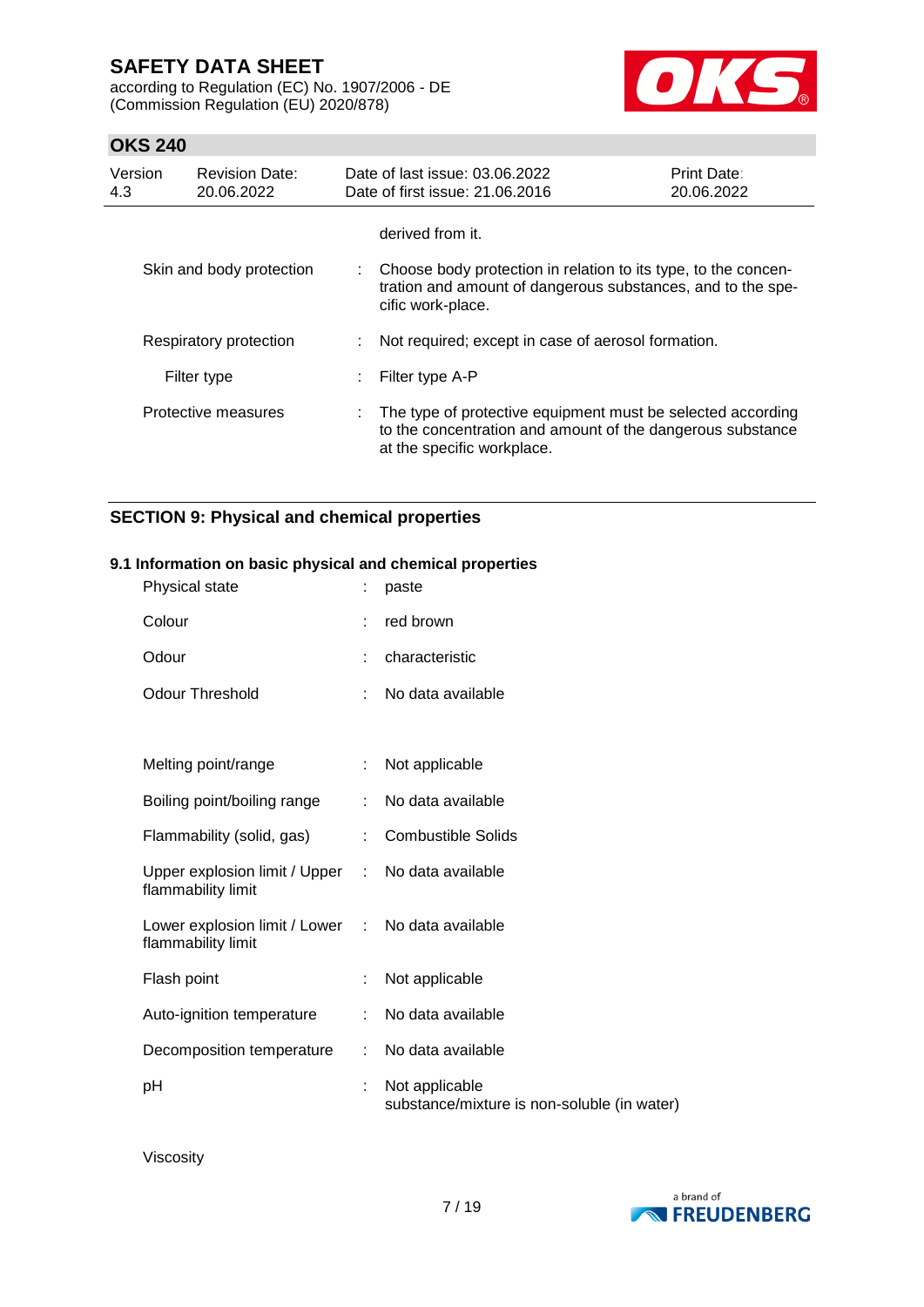**OKS 240**

according to Regulation (EC) No. 1907/2006 - DE (Commission Regulation (EU) 2020/878)



| Version<br>4.3 |                     | <b>Revision Date:</b><br>20.06.2022        |    | Date of last issue: 03.06.2022<br>Date of first issue: 21.06.2016       | Print Date:<br>20.06.2022 |
|----------------|---------------------|--------------------------------------------|----|-------------------------------------------------------------------------|---------------------------|
|                |                     | Viscosity, dynamic                         | ÷  | No data available                                                       |                           |
|                |                     | Viscosity, kinematic                       | ÷  | Not applicable                                                          |                           |
|                |                     | Solubility(ies)<br>Water solubility        | t  | insoluble                                                               |                           |
|                |                     | Solubility in other solvents               | ÷  | No data available                                                       |                           |
|                |                     | Partition coefficient: n-<br>octanol/water | ÷  | No data available                                                       |                           |
|                |                     | Vapour pressure                            | ÷. | < 0,001 hPa (20 °C)                                                     |                           |
|                |                     | Relative density                           |    | 1,50 $(20 °C)$<br>Reference substance: Water<br>The value is calculated |                           |
|                | Density             |                                            | İ, | 1,50 g/cm3<br>(20 °C)                                                   |                           |
|                | <b>Bulk density</b> |                                            |    | No data available                                                       |                           |
|                |                     | Relative vapour density                    | ÷  | No data available                                                       |                           |
|                |                     | 9.2 Other information                      |    |                                                                         |                           |
|                | Explosives          |                                            | ÷  | Not explosive                                                           |                           |
|                |                     | Oxidizing properties                       |    | No data available                                                       |                           |
|                | Self-ignition       |                                            |    | No data available                                                       |                           |
|                |                     | Metal corrosion rate                       | t  | Not corrosive to metals                                                 |                           |
|                |                     | Evaporation rate                           |    | No data available                                                       |                           |
|                |                     | Sublimation point                          |    | No data available                                                       |                           |

### **SECTION 10: Stability and reactivity**

#### **10.1 Reactivity**

No hazards to be specially mentioned.

### **10.2 Chemical stability**

Stable under normal conditions.

### **10.3 Possibility of hazardous reactions**

Hazardous reactions : No dangerous reaction known under conditions of normal use.

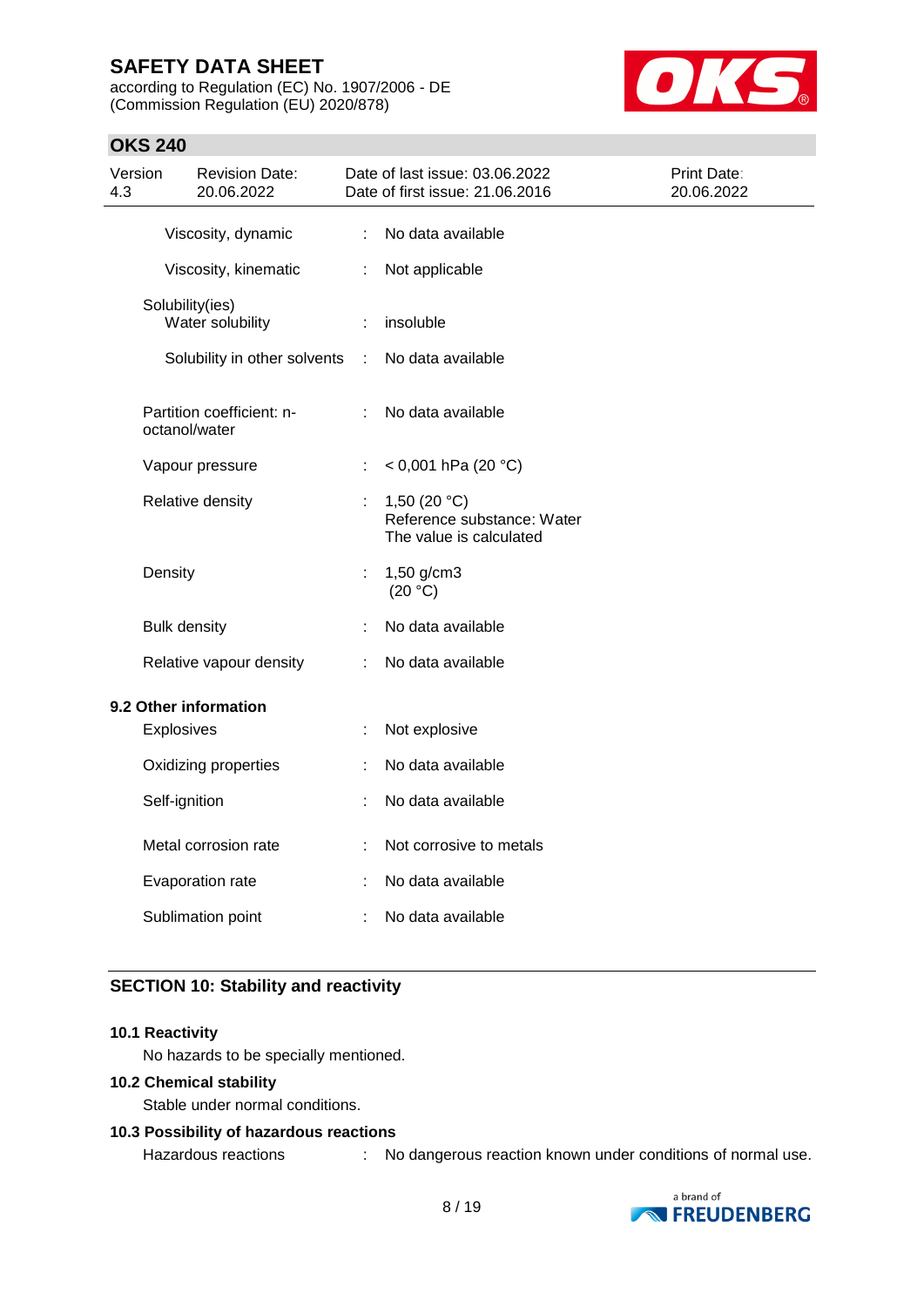according to Regulation (EC) No. 1907/2006 - DE (Commission Regulation (EU) 2020/878)



# **OKS 240**

| Version | <b>Revision Date:</b> | Date of last issue: 03.06.2022  | <b>Print Date:</b> |
|---------|-----------------------|---------------------------------|--------------------|
| 4.3     | 20.06.2022            | Date of first issue: 21,06,2016 | 20.06.2022         |
|         |                       |                                 |                    |

| <b>10.4 Conditions to avoid</b><br>Conditions to avoid | ÷. | No conditions to be specially mentioned. |
|--------------------------------------------------------|----|------------------------------------------|
| 10.5 Incompatible materials<br>Materials to avoid      | ÷. | No materials to be especially mentioned. |

### **10.6 Hazardous decomposition products**

No decomposition if stored and applied as directed.

### **SECTION 11: Toxicological information**

### **11.1 Information on hazard classes as defined in Regulation (EC) No 1272/2008**

| Acute toxicity estimate: $> 2.000$ mg/kg<br>Method: Calculation method                                                                                                                     |
|--------------------------------------------------------------------------------------------------------------------------------------------------------------------------------------------|
| : Remarks: This information is not available.                                                                                                                                              |
| Remarks: This information is not available.                                                                                                                                                |
|                                                                                                                                                                                            |
|                                                                                                                                                                                            |
| : LD50 Oral (Rat): $>$ 300 - 2.000 mg/kg<br>Assessment: The component/mixture is moderately toxic after<br>single ingestion.                                                               |
| : LD50 (Rat, male and female): $> 2.000$ mg/kg<br>Assessment: The substance or mixture has no acute dermal<br>toxicity                                                                     |
|                                                                                                                                                                                            |
| : LD50 (Rat): $> 2.000$ mg/kg<br>Method: OECD Test Guideline 423<br>GLP: yes<br>Assessment: The substance or mixture has no acute oral tox-<br>icity                                       |
| : $LC50$ (Rat): $> 5$ mg/l<br>Exposure time: 4 h<br>Test atmosphere: dust/mist<br>Method: OECD Test Guideline 403<br>GLP: yes<br>Assessment: The substance or mixture has no acute inhala- |
|                                                                                                                                                                                            |

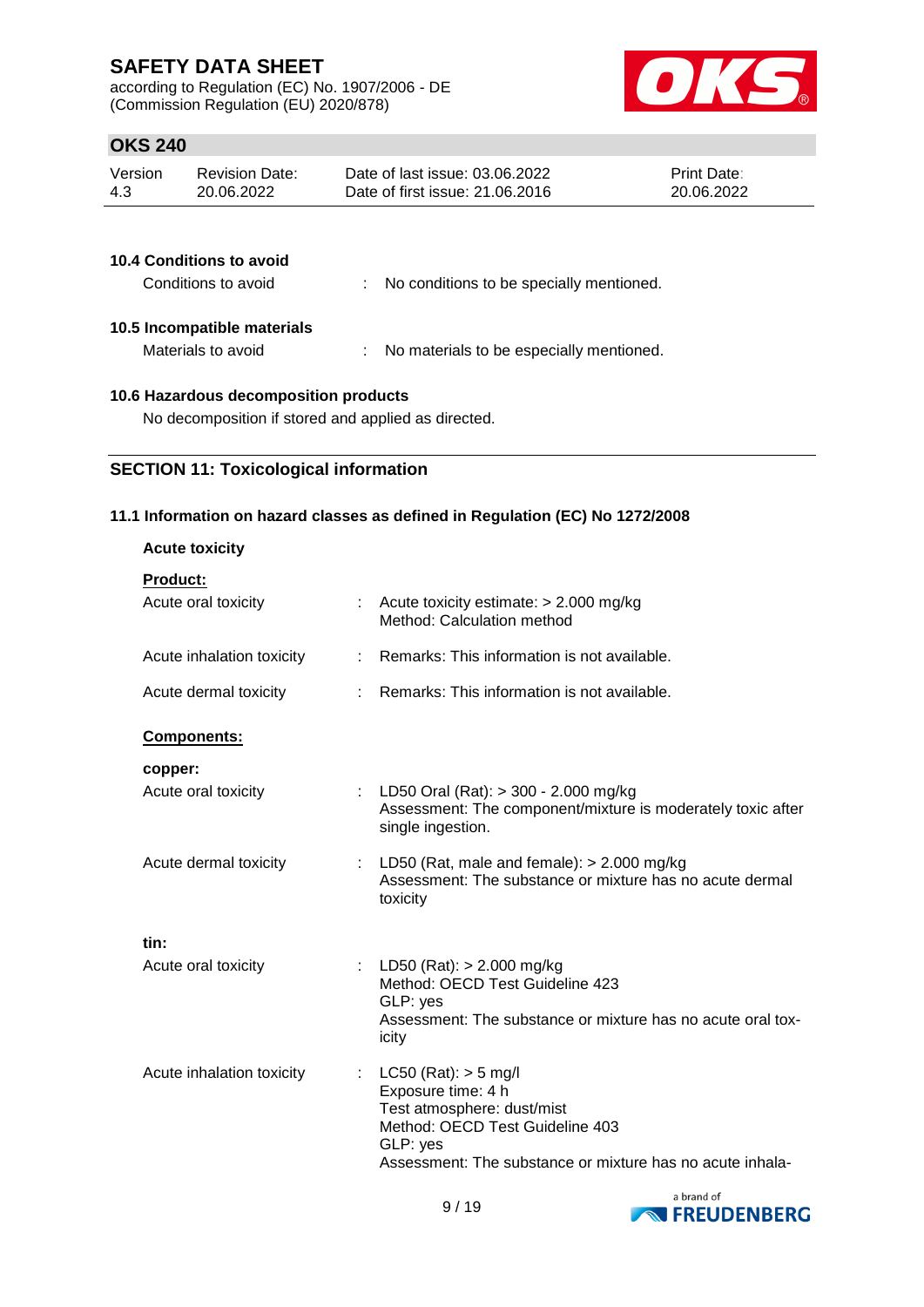according to Regulation (EC) No. 1907/2006 - DE (Commission Regulation (EU) 2020/878)



# **OKS 240**

| Version<br>4.3      | <b>Revision Date:</b><br>20.06.2022 |                       | Date of last issue: 03.06.2022<br>Date of first issue: 21.06.2016                                                                                | Print Date:<br>20.06.2022 |
|---------------------|-------------------------------------|-----------------------|--------------------------------------------------------------------------------------------------------------------------------------------------|---------------------------|
|                     |                                     |                       | tion toxicity                                                                                                                                    |                           |
|                     | Acute dermal toxicity               | $\mathbb{Z}^{\times}$ | LD50 (Rat): > 2.000 mg/kg<br>Method: OECD Test Guideline 402<br>GLP: yes<br>Assessment: The substance or mixture has no acute dermal<br>toxicity |                           |
|                     | <b>Skin corrosion/irritation</b>    |                       |                                                                                                                                                  |                           |
| Product:<br>Remarks |                                     | ÷.                    | This information is not available.                                                                                                               |                           |
|                     | <b>Components:</b>                  |                       |                                                                                                                                                  |                           |
| tin:                |                                     |                       |                                                                                                                                                  |                           |
| Result              | Assessment                          |                       | No skin irritation<br>No skin irritation                                                                                                         |                           |
|                     | Serious eye damage/eye irritation   |                       |                                                                                                                                                  |                           |
| Product:<br>Remarks |                                     |                       | Irritating to eyes.                                                                                                                              |                           |
|                     | Components:                         |                       |                                                                                                                                                  |                           |
| copper:             |                                     |                       |                                                                                                                                                  |                           |
| Result              |                                     | ÷.                    | Eye irritation                                                                                                                                   |                           |
| tin:                |                                     |                       |                                                                                                                                                  |                           |
| Result              | Assessment                          |                       | No eye irritation<br>No eye irritation                                                                                                           |                           |
|                     | Respiratory or skin sensitisation   |                       |                                                                                                                                                  |                           |
| Product:<br>Remarks |                                     |                       | This information is not available.                                                                                                               |                           |
|                     | <b>Germ cell mutagenicity</b>       |                       |                                                                                                                                                  |                           |
| <b>Product:</b>     |                                     |                       |                                                                                                                                                  |                           |
|                     | Genotoxicity in vitro               |                       | : Remarks: No data available                                                                                                                     |                           |
|                     | Genotoxicity in vivo                |                       | Remarks: No data available                                                                                                                       |                           |
|                     | Carcinogenicity                     |                       |                                                                                                                                                  |                           |
| Product:            |                                     |                       |                                                                                                                                                  |                           |

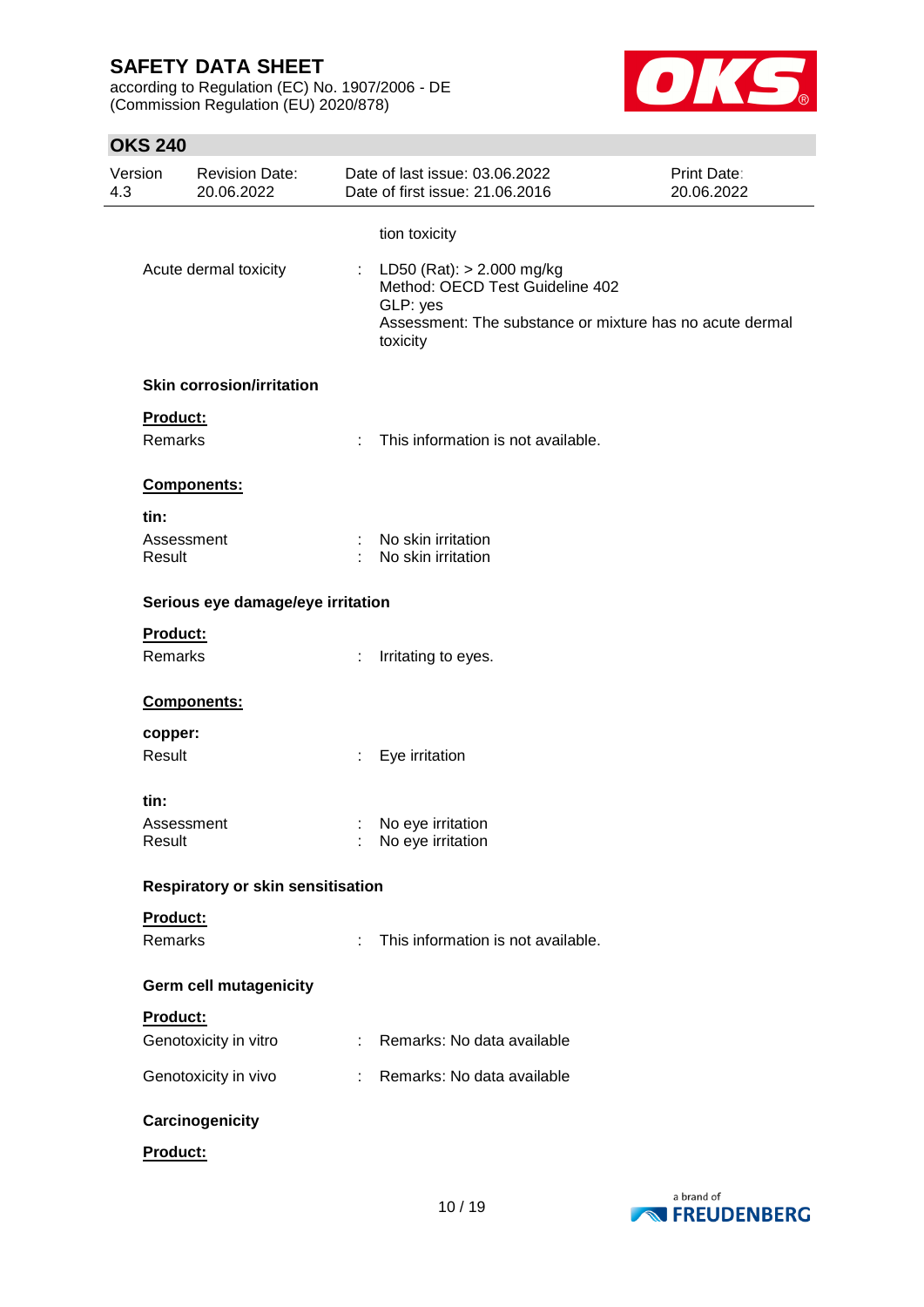according to Regulation (EC) No. 1907/2006 - DE (Commission Regulation (EU) 2020/878)



# **OKS 240**

| 4.3 | Version         | <b>Revision Date:</b><br>20.06.2022    |   | Date of last issue: 03.06.2022<br>Date of first issue: 21,06,2016                                                                                                                                                                                                         | Print Date:<br>20.06.2022 |
|-----|-----------------|----------------------------------------|---|---------------------------------------------------------------------------------------------------------------------------------------------------------------------------------------------------------------------------------------------------------------------------|---------------------------|
|     | Remarks         |                                        | ÷ | No data available                                                                                                                                                                                                                                                         |                           |
|     |                 | <b>Reproductive toxicity</b>           |   |                                                                                                                                                                                                                                                                           |                           |
|     | <b>Product:</b> |                                        |   |                                                                                                                                                                                                                                                                           |                           |
|     |                 | Effects on fertility                   |   | Remarks: No data available                                                                                                                                                                                                                                                |                           |
|     | ment            | Effects on foetal develop-             |   | : Remarks: No data available                                                                                                                                                                                                                                              |                           |
|     |                 | <b>Repeated dose toxicity</b>          |   |                                                                                                                                                                                                                                                                           |                           |
|     | <b>Product:</b> |                                        |   |                                                                                                                                                                                                                                                                           |                           |
|     | <b>Remarks</b>  |                                        |   | This information is not available.                                                                                                                                                                                                                                        |                           |
|     |                 | <b>Aspiration toxicity</b>             |   |                                                                                                                                                                                                                                                                           |                           |
|     | <b>Product:</b> |                                        |   |                                                                                                                                                                                                                                                                           |                           |
|     |                 | This information is not available.     |   |                                                                                                                                                                                                                                                                           |                           |
|     |                 | 11.2 Information on other hazards      |   |                                                                                                                                                                                                                                                                           |                           |
|     |                 | <b>Endocrine disrupting properties</b> |   |                                                                                                                                                                                                                                                                           |                           |
|     | Product:        |                                        |   |                                                                                                                                                                                                                                                                           |                           |
|     | Assessment      |                                        |   | The substance/mixture does not contain components consid-<br>ered to have endocrine disrupting properties according to<br>REACH Article 57(f) or Commission Delegated regulation<br>(EU) 2017/2100 or Commission Regulation (EU) 2018/605 at<br>levels of 0.1% or higher. |                           |
|     |                 | <b>Further information</b>             |   |                                                                                                                                                                                                                                                                           |                           |
|     | <b>Product:</b> |                                        |   |                                                                                                                                                                                                                                                                           |                           |
|     | <b>Remarks</b>  |                                        |   | Information given is based on data on the components and<br>the toxicology of similar products.                                                                                                                                                                           |                           |

# **SECTION 12: Ecological information**

#### **12.1 Toxicity**

| <b>Product:</b>                                                                     |                                           |
|-------------------------------------------------------------------------------------|-------------------------------------------|
| Toxicity to fish                                                                    | Remarks: Very toxic to aquatic organisms. |
| Toxicity to daphnia and other : Remarks: No data available<br>aquatic invertebrates |                                           |
| Toxicity to algae/aquatic                                                           | : Remarks: No data available              |

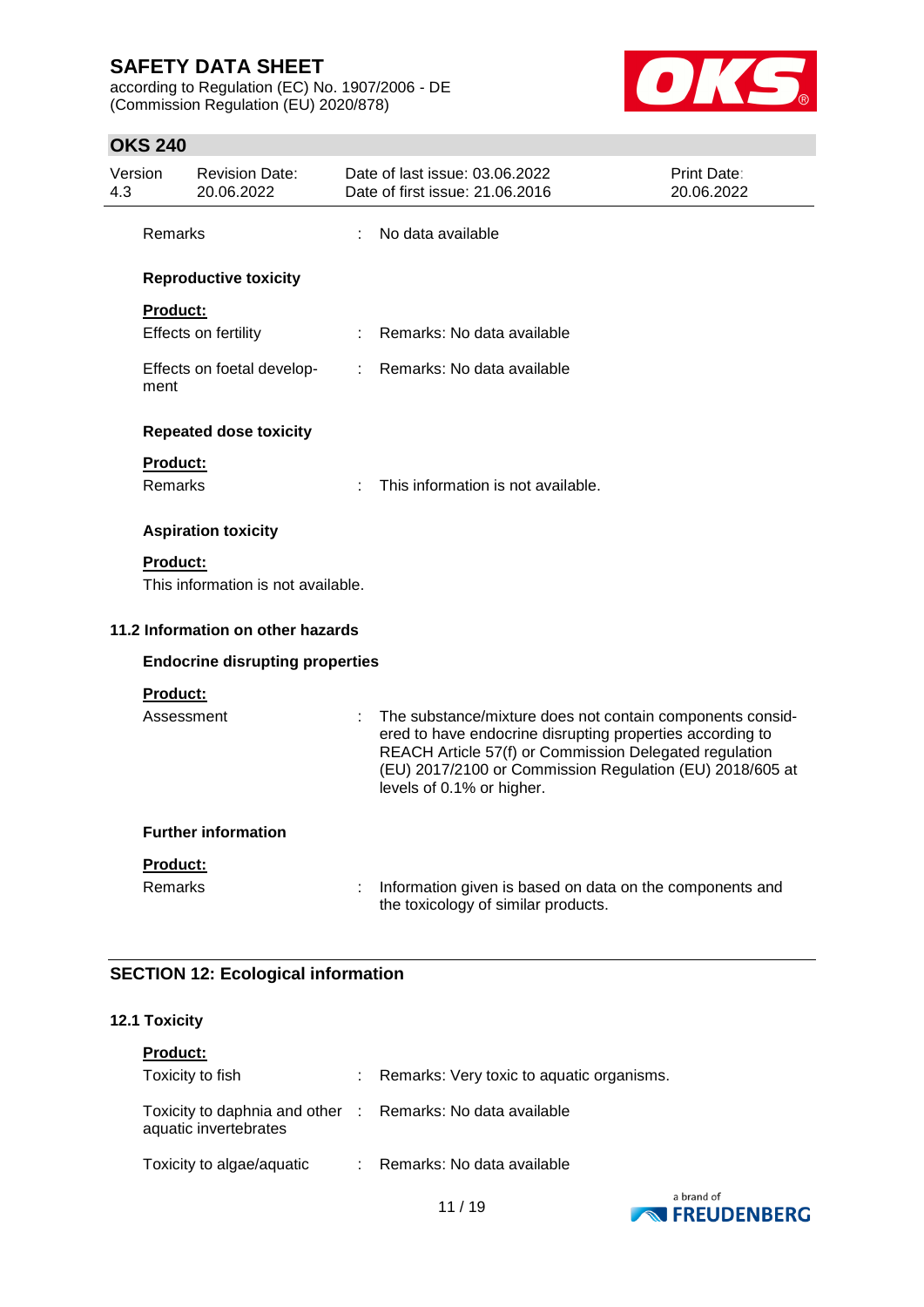according to Regulation (EC) No. 1907/2006 - DE (Commission Regulation (EU) 2020/878)



# **OKS 240**

| Version<br>4.3 |                   | <b>Revision Date:</b><br>20.06.2022 |                             | Date of last issue: 03.06.2022<br>Date of first issue: 21.06.2016                                                                                                                                             | Print Date:<br>20.06.2022 |
|----------------|-------------------|-------------------------------------|-----------------------------|---------------------------------------------------------------------------------------------------------------------------------------------------------------------------------------------------------------|---------------------------|
|                | plants            |                                     |                             |                                                                                                                                                                                                               |                           |
|                |                   | Toxicity to microorganisms          |                             | Remarks: No data available                                                                                                                                                                                    |                           |
|                |                   | <b>Components:</b>                  |                             |                                                                                                                                                                                                               |                           |
|                | copper:<br>icity) | M-Factor (Acute aquatic tox- :      |                             | 10                                                                                                                                                                                                            |                           |
|                | toxicity)         | M-Factor (Chronic aquatic           | $\mathbb{R}^n$              | $\mathbf 1$                                                                                                                                                                                                   |                           |
|                |                   | <b>Ecotoxicology Assessment</b>     |                             |                                                                                                                                                                                                               |                           |
|                |                   | Acute aquatic toxicity              | $\mathcal{L}^{\mathcal{L}}$ | Very toxic to aquatic life.                                                                                                                                                                                   |                           |
|                |                   | Chronic aquatic toxicity            | ÷                           | Very toxic to aquatic life with long lasting effects.                                                                                                                                                         |                           |
|                | tin:              |                                     |                             |                                                                                                                                                                                                               |                           |
|                |                   | Toxicity to fish                    |                             | LC50 (Pimephales promelas (fathead minnow)): > 0,0124 mg/l<br>Exposure time: 96 h<br>Test Type: static test<br>Method: OECD Test Guideline 203<br>Remarks: No toxicity at the limit of solubility             |                           |
|                | plants            | Toxicity to algae/aquatic           |                             | EC50 (Pseudokirchneriella subcapitata (green algae)): ><br>0,0192 mg/l<br>Exposure time: 72 h<br>Test Type: static test<br>Method: OECD Test Guideline 201<br>Remarks: No toxicity at the limit of solubility |                           |
|                |                   | 12.2 Persistence and degradability  |                             |                                                                                                                                                                                                               |                           |

#### **Product:**

| Biodegradability                                                |    | : Remarks: No data available                                                                         |
|-----------------------------------------------------------------|----|------------------------------------------------------------------------------------------------------|
| Physico-chemical removabil- : Remarks: No data available<br>ity |    |                                                                                                      |
| <b>Components:</b>                                              |    |                                                                                                      |
| copper:                                                         |    |                                                                                                      |
| Biodegradability                                                | ÷. | Remarks: The methods for determining biodegradability are<br>not applicable to inorganic substances. |

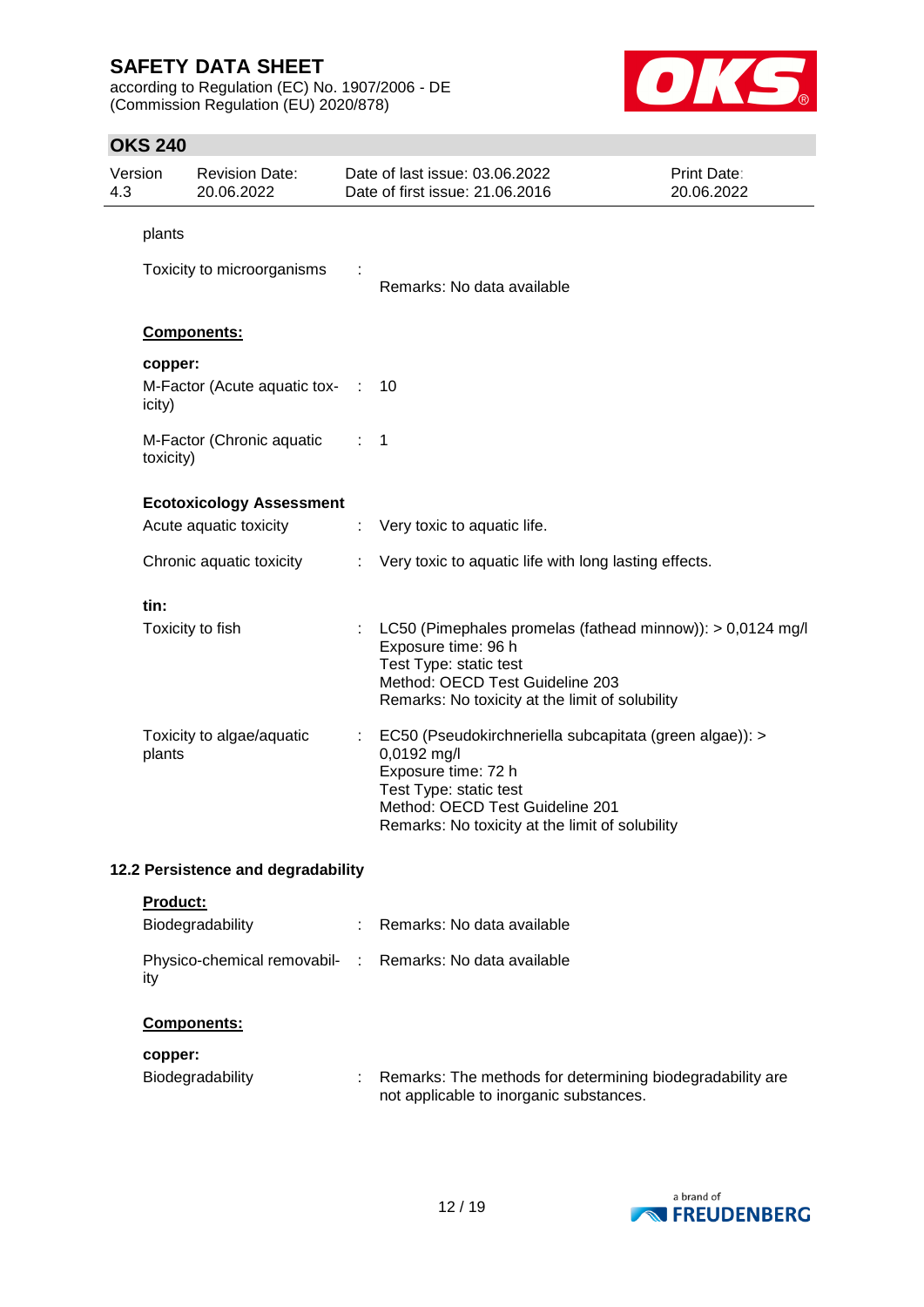according to Regulation (EC) No. 1907/2006 - DE (Commission Regulation (EU) 2020/878)



# **OKS 240**

| Version | Revision Date: | Date of last issue: 03.06.2022  | <b>Print Date:</b> |
|---------|----------------|---------------------------------|--------------------|
| 4.3     | 20.06.2022     | Date of first issue: 21,06,2016 | 20.06.2022         |

### **12.3 Bioaccumulative potential**

### **Product:**

| Bioaccumulation |  | : Remarks: This mixture contains no substance considered to |
|-----------------|--|-------------------------------------------------------------|
|                 |  | be persistent, bioaccumulating and toxic (PBT).             |
|                 |  | This mixture contains no substance considered to be very    |
|                 |  | persistent and very bioaccumulating (vPvB).                 |

### **12.4 Mobility in soil**

| <b>Product:</b>                                    |                              |
|----------------------------------------------------|------------------------------|
| <b>Mobility</b>                                    | : Remarks: No data available |
| Distribution among environ-<br>mental compartments | : Remarks: No data available |

# **12.5 Results of PBT and vPvB assessment**

| <b>Product:</b>                      |                                                                                                                                                                                                                                                                           |
|--------------------------------------|---------------------------------------------------------------------------------------------------------------------------------------------------------------------------------------------------------------------------------------------------------------------------|
| Assessment                           | This substance/mixture contains no components considered<br>to be either persistent, bioaccumulative and toxic (PBT), or<br>very persistent and very bioaccumulative (vPvB) at levels of<br>0.1% or higher.                                                               |
| Components:                          |                                                                                                                                                                                                                                                                           |
| tin:                                 |                                                                                                                                                                                                                                                                           |
| Assessment                           | Remarks: Not applicable                                                                                                                                                                                                                                                   |
| 12.6 Endocrine disrupting properties |                                                                                                                                                                                                                                                                           |
| <b>Product:</b>                      |                                                                                                                                                                                                                                                                           |
| Assessment                           | The substance/mixture does not contain components consid-<br>ered to have endocrine disrupting properties according to<br>REACH Article 57(f) or Commission Delegated regulation<br>(EU) 2017/2100 or Commission Regulation (EU) 2018/605 at<br>levels of 0.1% or higher. |
| 12.7 Other adverse effects           |                                                                                                                                                                                                                                                                           |
| <b>Product:</b>                      |                                                                                                                                                                                                                                                                           |

| Additional ecological infor- | Very toxic to aquatic organisms, may cause long-term adverse |
|------------------------------|--------------------------------------------------------------|
| mation                       | effects in the aquatic environment.                          |

### **SECTION 13: Disposal considerations**

### **13.1 Waste treatment methods**

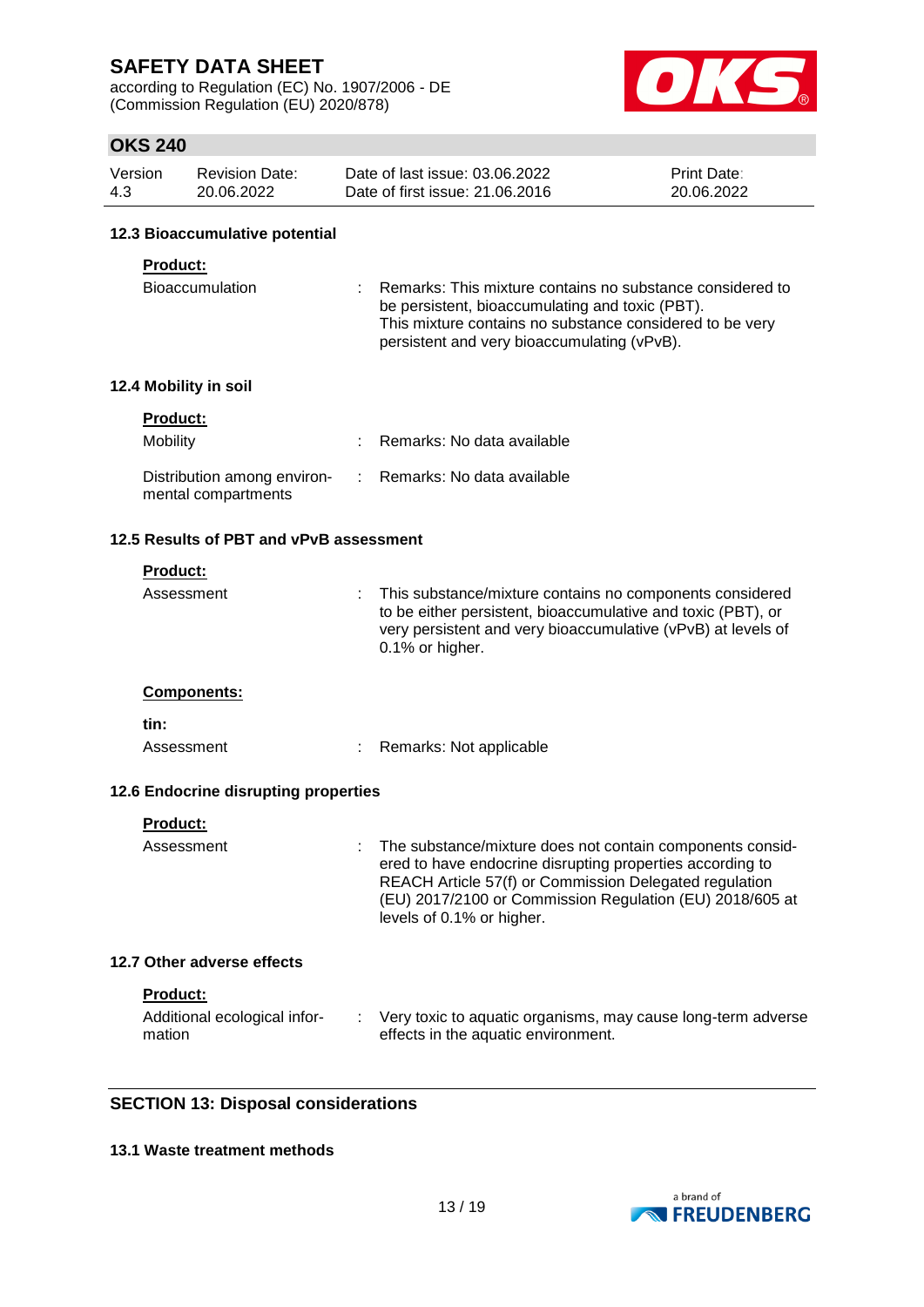according to Regulation (EC) No. 1907/2006 - DE (Commission Regulation (EU) 2020/878)



# **OKS 240**

| Version<br>4.3 | <b>Revision Date:</b><br>20.06.2022 | Date of last issue: 03.06.2022<br>Date of first issue: 21.06.2016                                                                                                                                                  | <b>Print Date:</b><br>20.06.2022 |
|----------------|-------------------------------------|--------------------------------------------------------------------------------------------------------------------------------------------------------------------------------------------------------------------|----------------------------------|
|                | Product                             | The product should not be allowed to enter drains, water<br>courses or the soil.<br>Do not dispose of with domestic refuse.<br>Dispose of as hazardous waste in compliance with local and<br>national regulations. |                                  |
|                |                                     | Waste codes should be assigned by the user based on the<br>application for which the product was used.                                                                                                             |                                  |
|                | Contaminated packaging              | Packaging that is not properly emptied must be disposed of as<br>the unused product.<br>Dispose of waste product or used containers according to<br>local regulations.                                             |                                  |
|                |                                     | The following Waste Codes are only suggestions:                                                                                                                                                                    |                                  |
|                | <b>Waste Code</b>                   | unused product<br>13 02 06*, synthetic engine, gear and lubricating oils                                                                                                                                           |                                  |
|                |                                     | uncleaned packagings<br>15 01 10, packaging containing residues of or contaminated<br>by hazardous substances                                                                                                      |                                  |

# **SECTION 14: Transport information**

### **14.1 UN number or ID number**

| <b>ADN</b>                   | <b>UN 3077</b>                                                      |
|------------------------------|---------------------------------------------------------------------|
| <b>ADR</b>                   | <b>UN 3077</b>                                                      |
| <b>RID</b>                   | <b>UN 3077</b>                                                      |
| <b>IMDG</b>                  | <b>UN 3077</b>                                                      |
| <b>IATA</b>                  | <b>UN 3077</b>                                                      |
| 14.2 UN proper shipping name |                                                                     |
| <b>ADN</b>                   | : ENVIRONMENTALLY HAZARDOUS SUBSTANCE, SOLID,<br>N.O.S.<br>(copper) |
| <b>ADR</b>                   | : ENVIRONMENTALLY HAZARDOUS SUBSTANCE, SOLID,<br>N.O.S.<br>(copper) |
| <b>RID</b>                   | : ENVIRONMENTALLY HAZARDOUS SUBSTANCE, SOLID,<br>N.O.S.<br>(copper) |
| <b>IMDG</b>                  | : ENVIRONMENTALLY HAZARDOUS SUBSTANCE, SOLID,<br>N.O.S.<br>(copper) |
|                              |                                                                     |

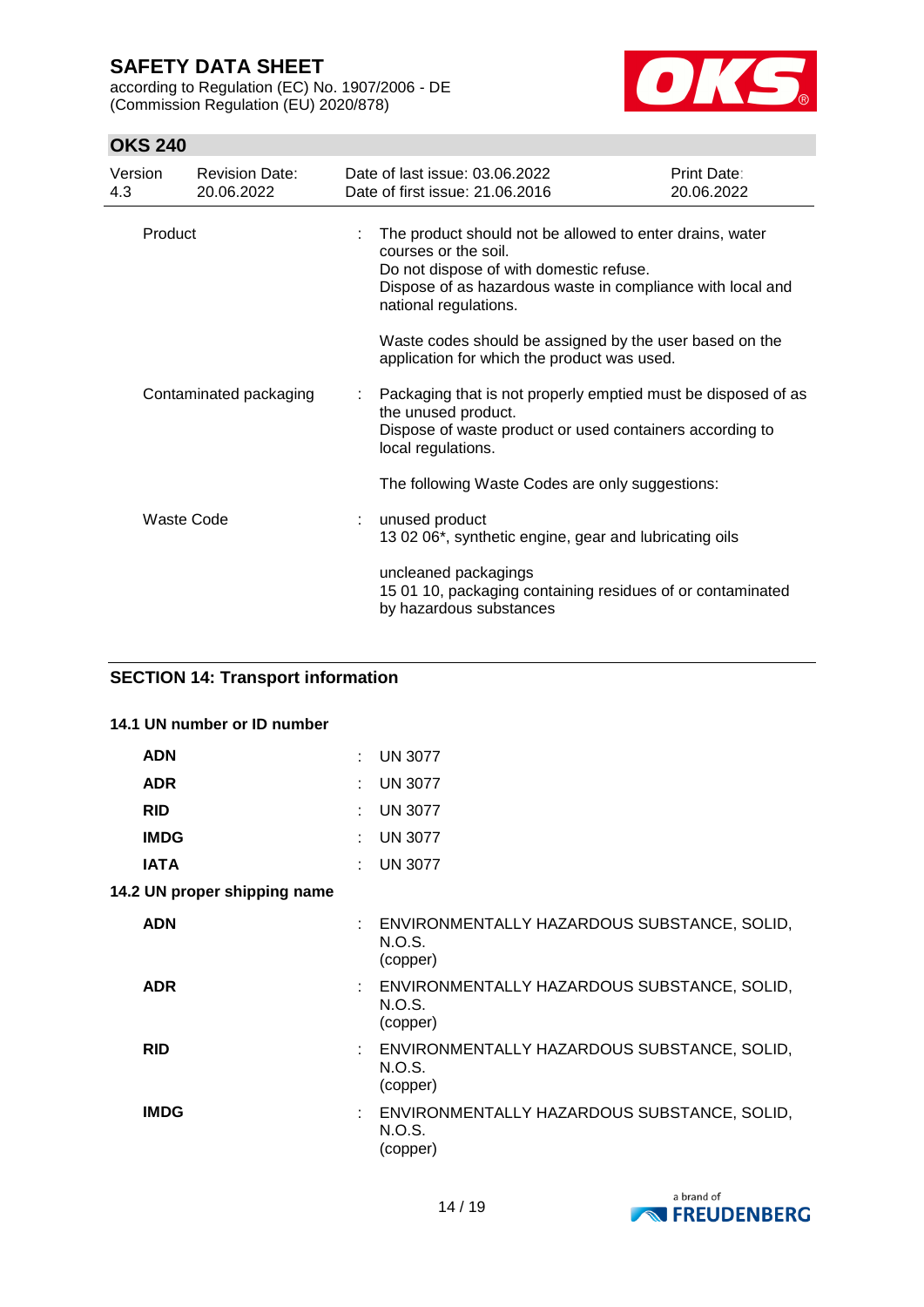according to Regulation (EC) No. 1907/2006 - DE (Commission Regulation (EU) 2020/878)



# **OKS 240**

| Version | Revision Date: | Date of last issue: 03.06.2022  | <b>Print Date:</b> |
|---------|----------------|---------------------------------|--------------------|
| 4.3     | 20.06.2022     | Date of first issue: 21,06,2016 | 20.06.2022         |

**IATA** : Environmentally hazardous substance, solid, n.o.s. (copper)

### **14.3 Transport hazard class(es)**

| <b>ADN</b>  | ٠ | 9 |
|-------------|---|---|
| <b>ADR</b>  | ٠ | 9 |
| <b>RID</b>  | t | 9 |
| <b>IMDG</b> | ٠ | 9 |
| <b>IATA</b> | ٠ | 9 |
|             |   |   |

### **14.4 Packing group**

### **ADN**

| Packing group<br><b>Classification Code</b><br><b>Hazard Identification Number</b><br>Labels |   | $\mathbf{III}$<br>M7<br>90<br>9 |
|----------------------------------------------------------------------------------------------|---|---------------------------------|
| <b>ADR</b>                                                                                   |   |                                 |
| Packing group                                                                                |   | III                             |
| <b>Classification Code</b>                                                                   |   | M7                              |
| <b>Hazard Identification Number</b>                                                          |   | 90                              |
| Labels                                                                                       |   | 9                               |
| Tunnel restriction code                                                                      |   | $(-)$                           |
| <b>RID</b>                                                                                   |   |                                 |
| Packing group                                                                                |   | $\mathbf{III}$                  |
| <b>Classification Code</b>                                                                   |   | M <sub>7</sub>                  |
| <b>Hazard Identification Number</b>                                                          |   | 90                              |
| Labels                                                                                       |   | 9                               |
| <b>IMDG</b>                                                                                  |   |                                 |
| Packing group                                                                                |   | $\mathbf{III}$                  |
| Labels                                                                                       |   | 9                               |
| EmS Code                                                                                     |   | F-A, S-F                        |
| <b>IATA (Cargo)</b>                                                                          |   |                                 |
| Packing instruction (cargo                                                                   | ÷ | 956                             |
| aircraft)                                                                                    |   |                                 |
| Packing instruction (LQ)                                                                     |   | Y956                            |
| Packing group                                                                                |   | Ш                               |
| Labels                                                                                       |   | Miscellaneous Dangerous Goods   |
| <b>IATA (Passenger)</b>                                                                      |   |                                 |
| Packing instruction (passen-                                                                 | ÷ | 956                             |
| ger aircraft)                                                                                |   |                                 |
| Packing instruction (LQ)                                                                     |   | Y956                            |
| Packing group                                                                                |   | Ш                               |
| Labels                                                                                       |   | Miscellaneous Dangerous Goods   |
| <b>14.5 Environmental hazards</b>                                                            |   |                                 |

### **ADN**

| Environmentally hazardous | yes |
|---------------------------|-----|
|                           |     |

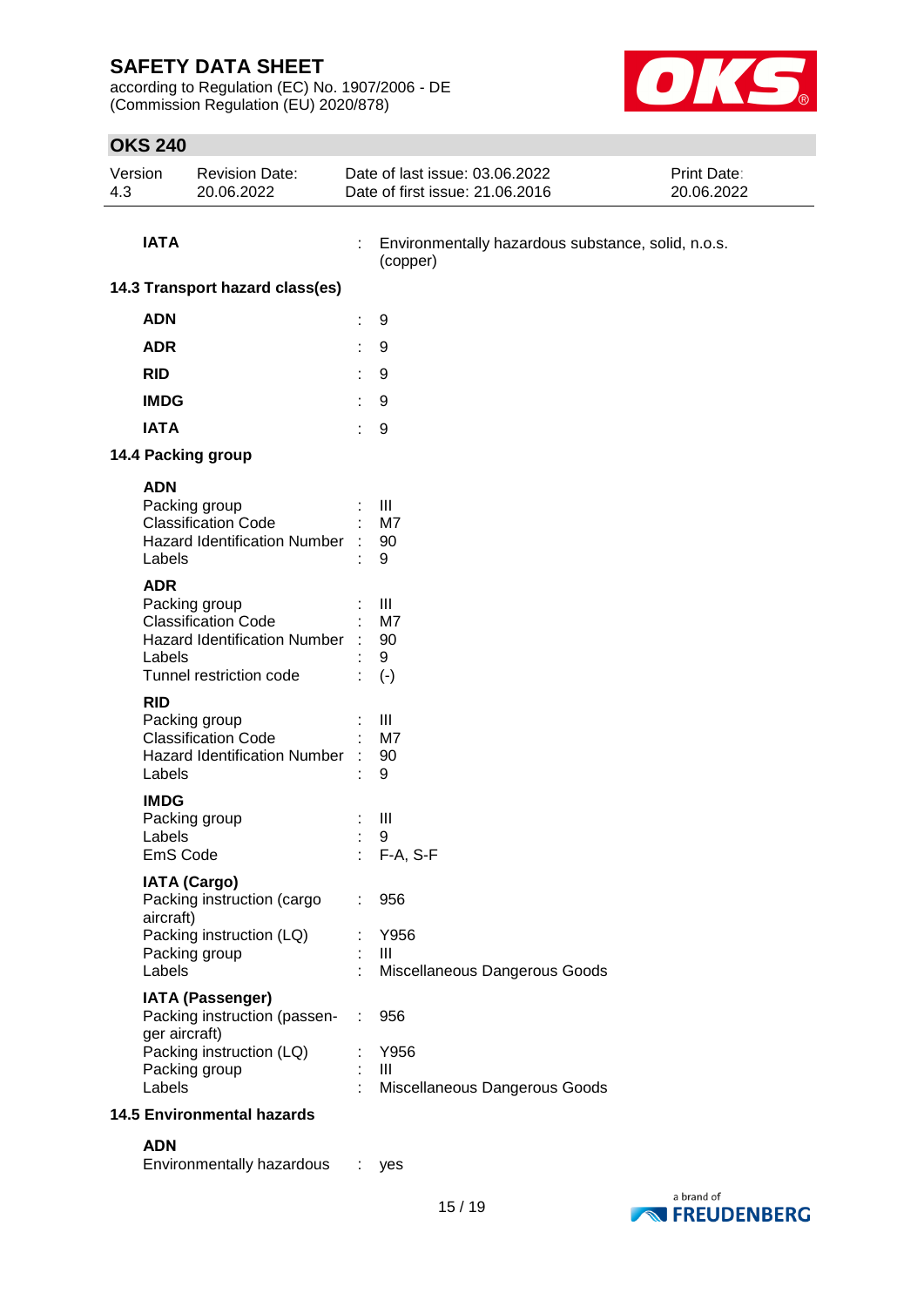according to Regulation (EC) No. 1907/2006 - DE (Commission Regulation (EU) 2020/878)



# **OKS 240**

| Version | <b>Revision Date:</b> | Date of last issue: 03.06.2022  | <b>Print Date:</b> |
|---------|-----------------------|---------------------------------|--------------------|
| -4.3    | 20.06.2022            | Date of first issue: 21.06.2016 | 20.06.2022         |
|         |                       |                                 |                    |

# **ADR**

| Environmentally hazardous :                             | ves     |
|---------------------------------------------------------|---------|
| RID<br>Environmentally hazardous :                      | ves     |
| <b>IMDG</b><br>Marine pollutant                         | $:$ ves |
| <b>IATA (Passenger)</b><br>Environmentally hazardous :  | ves     |
| <b>IATA (Cargo)</b><br><b>Environmentally hazardous</b> | ves     |

### **14.6 Special precautions for user**

The transport classification(s) provided herein are for informational purposes only, and solely based upon the properties of the unpackaged material as it is described within this Safety Data Sheet. Transportation classifications may vary by mode of transportation, package sizes, and variations in regional or country regulations.

### **14.7 Maritime transport in bulk according to IMO instruments**

Remarks : Not applicable for product as supplied.

### **SECTION 15: Regulatory information**

#### **15.1 Safety, health and environmental regulations/legislation specific for the substance or mixture**

| REACH - Restrictions on the manufacture, placing on<br>the market and use of certain dangerous substances,<br>mixtures and articles (Annex XVII)   |    | $\therefore$ Not applicable                                                                                                      |
|----------------------------------------------------------------------------------------------------------------------------------------------------|----|----------------------------------------------------------------------------------------------------------------------------------|
| REACH - Candidate List of Substances of Very High<br>Concern for Authorisation (Article 59).<br>(EU SVHC)                                          |    | : This product does not contain sub-<br>stances of very high concern (Regu-<br>lation (EC) No 1907/2006 (REACH),<br>Article 57). |
| REACH - List of substances subject to authorisation<br>(Annex XIV)<br>(EU. REACH-Annex XIV)                                                        |    | Not applicable                                                                                                                   |
| Regulation (EC) No 1005/2009 on substances that de- : Not applicable<br>plete the ozone layer<br>(EC 1005/2009)                                    |    |                                                                                                                                  |
| Regulation (EU) 2019/1021 on persistent organic pollu-<br><br>tants (recast)<br>(EU POP)                                                           |    | Not applicable                                                                                                                   |
| Regulation (EC) No 649/2012 of the European Parlia-<br>ment and the Council concerning the export and import<br>of dangerous chemicals<br>(EU PIC) | ÷. | Not applicable                                                                                                                   |

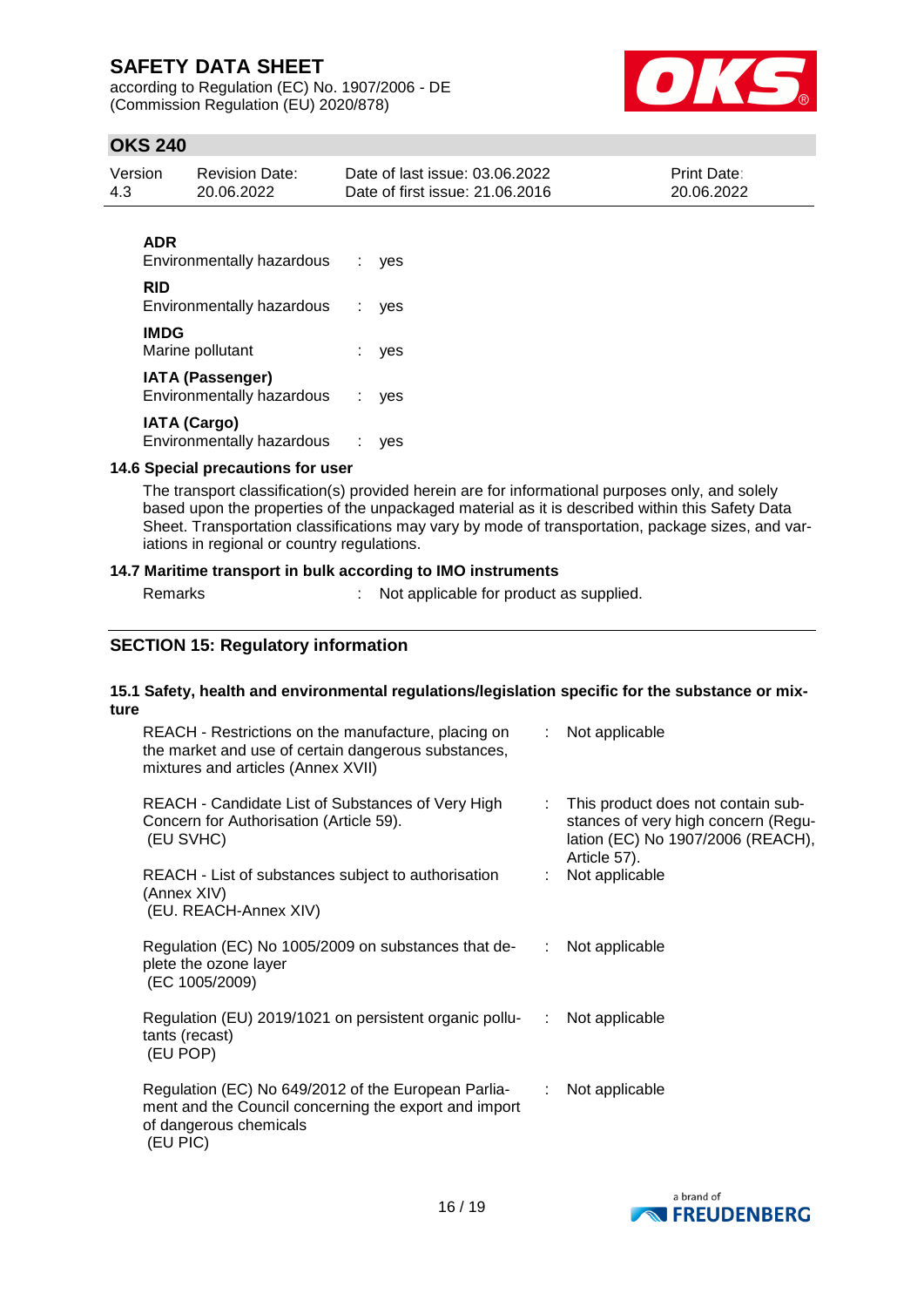according to Regulation (EC) No. 1907/2006 - DE (Commission Regulation (EU) 2020/878)



# **OKS 240**

| Version<br>4.3                                                                                                                                                          |     | <b>Revision Date:</b><br>20.06.2022 |    | Date of last issue: 03.06.2022<br>Date of first issue: 21.06.2016                                                      | Print Date:<br>20.06.2022                                                                                         |
|-------------------------------------------------------------------------------------------------------------------------------------------------------------------------|-----|-------------------------------------|----|------------------------------------------------------------------------------------------------------------------------|-------------------------------------------------------------------------------------------------------------------|
| Seveso III: Directive 2012/18/EU of the European : E1<br>Parliament and of the Council on the control of<br>major-accident hazards involving dangerous sub-<br>stances. |     | ENVIRONMENTAL HAZARDS               |    |                                                                                                                        |                                                                                                                   |
|                                                                                                                                                                         | ny) | Water hazard class (Germa-          | ÷. | WGK 1 slightly hazardous to water<br>Classification according to AwSV, Annex 1 (5.2)                                   |                                                                                                                   |
|                                                                                                                                                                         |     | TA Luft List (Germany)              |    | Total dust:<br>others: 16,7 %                                                                                          |                                                                                                                   |
|                                                                                                                                                                         |     |                                     |    | Inorganic substances in powdered form:<br>portion Class 3: 28,11 %                                                     |                                                                                                                   |
|                                                                                                                                                                         |     |                                     |    | Inorganic substances in vapour or gaseous form:<br>Not applicable<br>Organic Substances:<br>others: 55,09 %            |                                                                                                                   |
|                                                                                                                                                                         |     |                                     |    | Carcinogenic substances:<br>Not applicable<br>Mutagenic:<br>Not applicable<br>Toxic to reproduction:<br>Not applicable |                                                                                                                   |
|                                                                                                                                                                         |     | Volatile organic compounds          |    | Not applicable                                                                                                         | Directive 2010/75/EU of 24 November 2010 on industrial<br>emissions (integrated pollution prevention and control) |

### **15.2 Chemical safety assessment**

This information is not available.

### **SECTION 16: Other information**

| <b>Full text of H-Statements</b> |                                                         |
|----------------------------------|---------------------------------------------------------|
| H302                             | : Harmful if swallowed.                                 |
| H <sub>3</sub> 19                | : Causes serious eye irritation.                        |
| H400                             | $\therefore$ Very toxic to aquatic life.                |
| H410                             | : Very toxic to aquatic life with long lasting effects. |

#### **Full text of other abbreviations**

| 91/322/EEC       | Europe. Commission Directive 91/322/EEC on establishing |
|------------------|---------------------------------------------------------|
| 91/322/EEC / TWA | indicative limit values<br>: Limit Value - eight hours  |

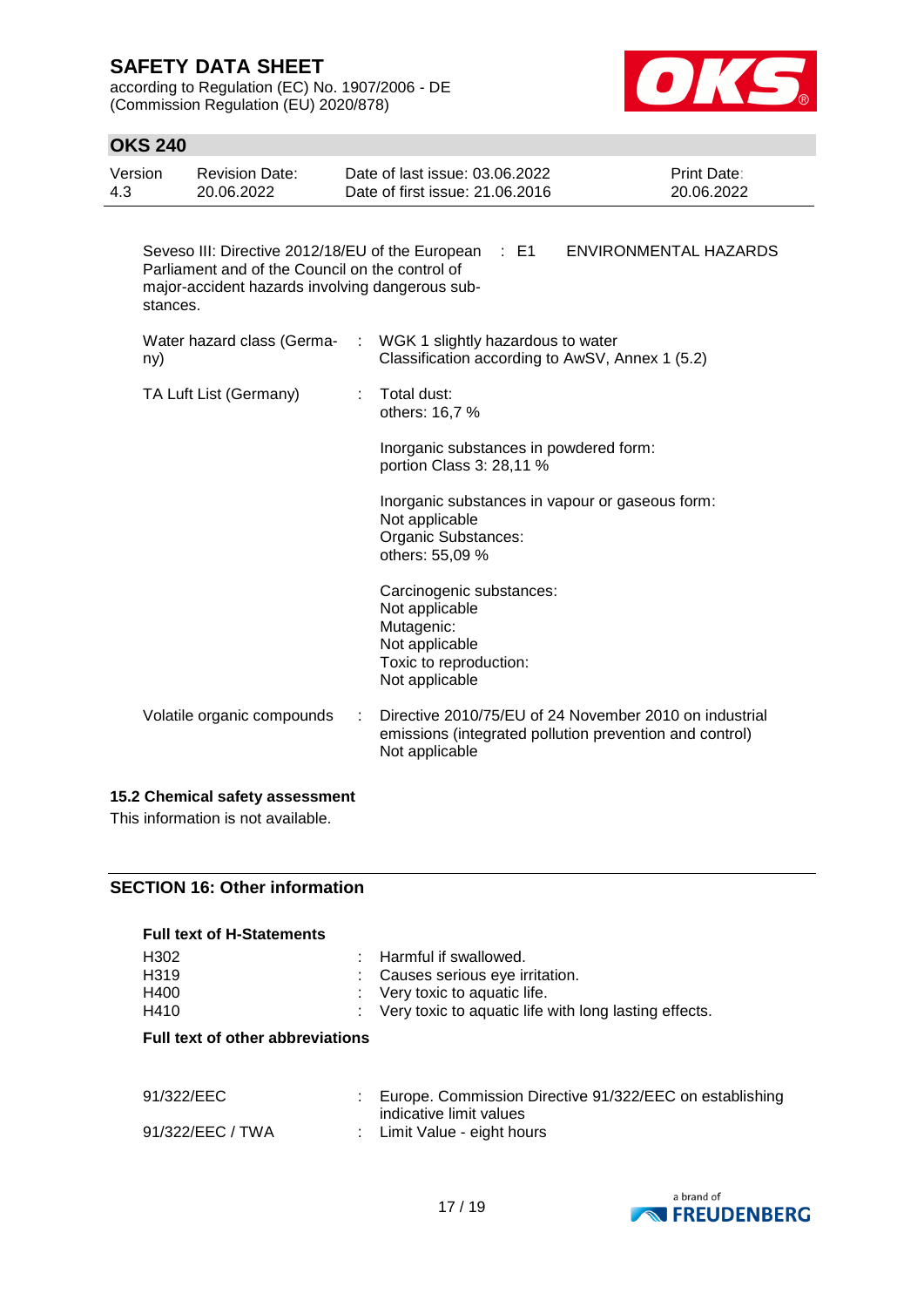according to Regulation (EC) No. 1907/2006 - DE (Commission Regulation (EU) 2020/878)



# **OKS 240**

| Version | <b>Revision Date:</b> | Date of last issue: 03.06.2022  | <b>Print Date:</b> |
|---------|-----------------------|---------------------------------|--------------------|
| 4.3     | 20.06.2022            | Date of first issue: 21,06,2016 | 20.06.2022         |

ADN - European Agreement concerning the International Carriage of Dangerous Goods by Inland Waterways; ADR - Agreement concerning the International Carriage of Dangerous Goods by Road; AIIC - Australian Inventory of Industrial Chemicals; ASTM - American Society for the Testing of Materials; bw - Body weight; CLP - Classification Labelling Packaging Regulation; Regulation (EC) No 1272/2008; CMR - Carcinogen, Mutagen or Reproductive Toxicant; DIN - Standard of the German Institute for Standardisation; DSL - Domestic Substances List (Canada); ECHA - European Chemicals Agency; EC-Number - European Community number; ECx - Concentration associated with x% response; ELx - Loading rate associated with x% response; EmS - Emergency Schedule; ENCS - Existing and New Chemical Substances (Japan); ErCx - Concentration associated with x% growth rate response; GHS - Globally Harmonized System; GLP - Good Laboratory Practice; IARC - International Agency for Research on Cancer; IATA - International Air Transport Association; IBC - International Code for the Construction and Equipment of Ships carrying Dangerous Chemicals in Bulk; IC50 - Half maximal inhibitory concentration; ICAO - International Civil Aviation Organization; IECSC - Inventory of Existing Chemical Substances in China; IMDG - International Maritime Dangerous Goods; IMO - International Maritime Organization; ISHL - Industrial Safety and Health Law (Japan); ISO - International Organisation for Standardization; KECI - Korea Existing Chemicals Inventory; LC50 - Lethal Concentration to 50 % of a test population; LD50 - Lethal Dose to 50% of a test population (Median Lethal Dose); MARPOL - International Convention for the Prevention of Pollution from Ships; n.o.s. - Not Otherwise Specified; NO(A)EC - No Observed (Adverse) Effect Concentration; NO(A)EL - No Observed (Adverse) Effect Level; NOELR - No Observable Effect Loading Rate; NZIoC - New Zealand Inventory of Chemicals; OECD - Organization for Economic Co-operation and Development; OPPTS - Office of Chemical Safety and Pollution Prevention; PBT - Persistent, Bioaccumulative and Toxic substance; PICCS - Philippines Inventory of Chemicals and Chemical Substances; (Q)SAR - (Quantitative) Structure Activity Relationship; REACH - Regulation (EC) No 1907/2006 of the European Parliament and of the Council concerning the Registration, Evaluation, Authorisation and Restriction of Chemicals; RID - Regulations concerning the International Carriage of Dangerous Goods by Rail; SADT - Self-Accelerating Decomposition Temperature; SDS - Safety Data Sheet; SVHC - Substance of Very High Concern; TCSI - Taiwan Chemical Substance Inventory; TECI - Thailand Existing Chemicals Inventory; TRGS - Technical Rule for Hazardous Substances; TSCA - Toxic Substances Control Act (United States); UN - United Nations; vPvB - Very Persistent and Very Bioaccumulative

#### **Further information**

| <b>Classification of the mixture:</b> | <b>Classification procedure:</b> |                    |
|---------------------------------------|----------------------------------|--------------------|
| Eve Irrit. 2                          | H319                             | Calculation method |
| Aquatic Acute 1                       | H400                             | Calculation method |
| Aquatic Chronic 2                     | H411                             | Calculation method |

This safety data sheet applies only to products as originally packed and labelled. The information contained therein may not be reproduced or modified without our express written permission. Any forwarding of this document is only permitted to the extent required by law. Any further, in particular public, dissemination of the safety data sheet (e.g. as a document for download from the Internet) is not permitted without our express written consent. We provide our customers with amended safety data sheets as prescribed by law. The customer is responsible for passing on safety data sheets and any amendments contained therein to its own customers, employees and other users of the product. We provide no guarantee that safety data sheets received by users from third parties are up-to-date. All information and instructions in this safety data sheet have been compiled to the best of our knowledge and are based on the information available to us on the day of publication. The information provided is intended to describe the product in relation to the required safety measures; it is neither an assurance of characteristics nor a guarantee of the product's suitability for particular applications and does not justify any contractual legal relation-